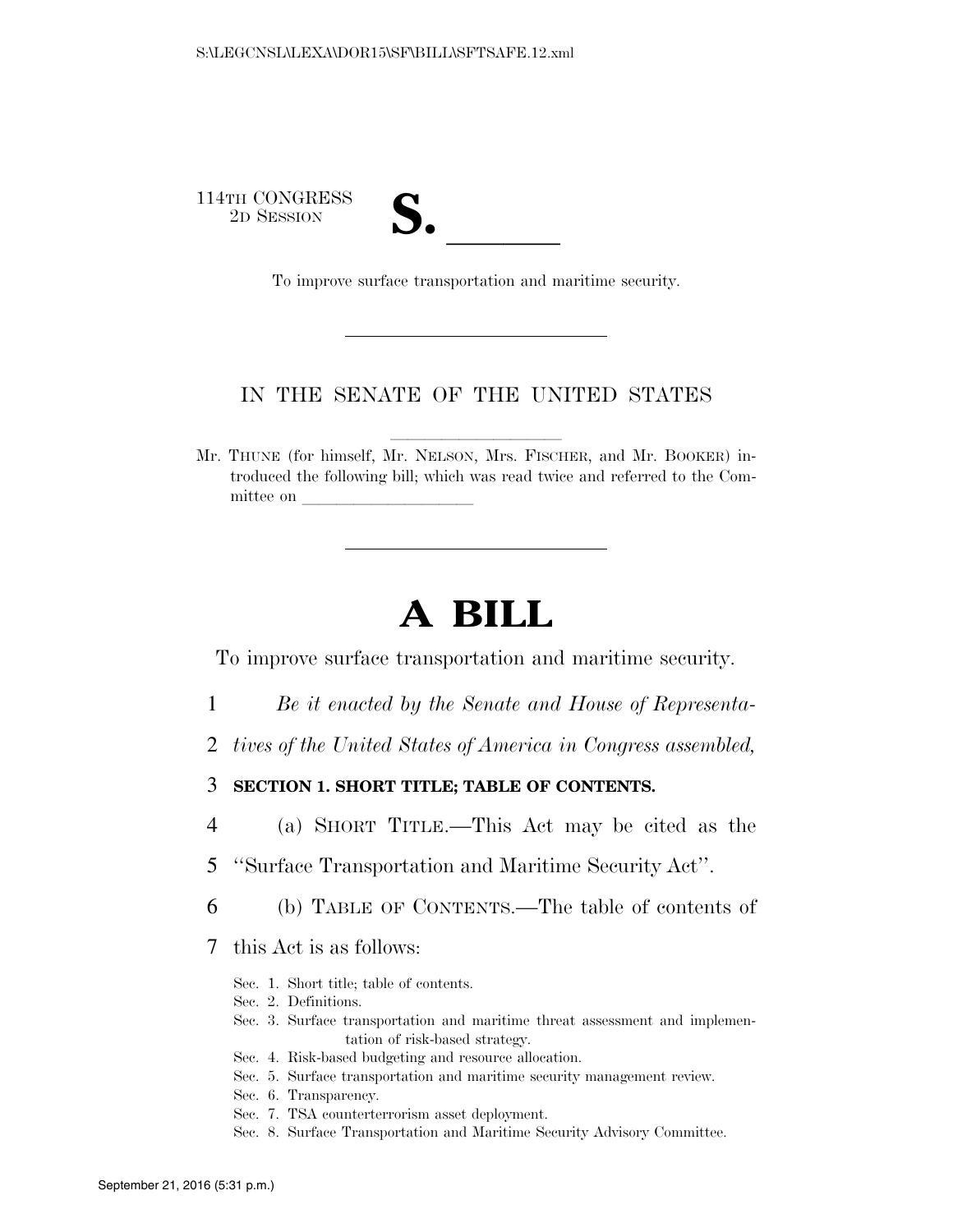- Sec. 9. Review of explosives detection canine team program.
- Sec. 10. Explosive detection technology.
- Sec. 11. Expansion of national explosives detection canine team program.
- Sec. 12. Study on security standards and practices for mass transit and passenger rail.
- Sec. 13. Rail security services.
- Sec. 14. Systemwide Amtrak security upgrades.
- Sec. 15. Passenger rail vetting.
- Sec. 16. Surface transportation inspectors.
- Sec. 17. Transportation Worker Identification Credential improvements and assessment.
- Sec. 18. Military priority for TWIC applications.
- Sec. 19. Voluntary adoption of Transportation Worker Identification Credential.
- Sec. 20. Cargo container scanning technology review.
- Sec. 21. Background records checks for issuance of hazmat licenses.
- Sec. 22. Repeal of biennial reporting requirement for the Government Accountability Office relating to the Transportation Security Information sharing plan.

#### 1 **SEC. 2. DEFINITIONS.**

| ⌒<br>$\angle$ |  | In this Act: |
|---------------|--|--------------|
|               |  |              |

| 3              | (1) ADMINISTRATOR.—The term "Adminis-                      |
|----------------|------------------------------------------------------------|
| $\overline{4}$ | trator" means the Administrator of the Transpor-           |
| 5              | tation Security Administration.                            |
| 6              | (2) DEPARTMENT.—The term "Department"                      |
| $\overline{7}$ | means the Department of Homeland Security.                 |
| 8              | (3) SECRETARY.—The term "Secretary" means                  |
| 9              | the Secretary of Homeland Security.                        |
|                |                                                            |
| 10             | SEC.<br>3. SURFACE TRANSPORTATION AND MARITIME             |
| 11             | THREAT ASSESSMENT AND IMPLEMENTA-                          |
| 12             | TION OF RISK-BASED STRATEGY.                               |
| 13             | (a) THREAT ASSESSMENT.—Not later than 90 days              |
| 14             | after the date of enactment of this Act, the Administrator |
| 15             | shall complete an assessment of the threats posed to sur-  |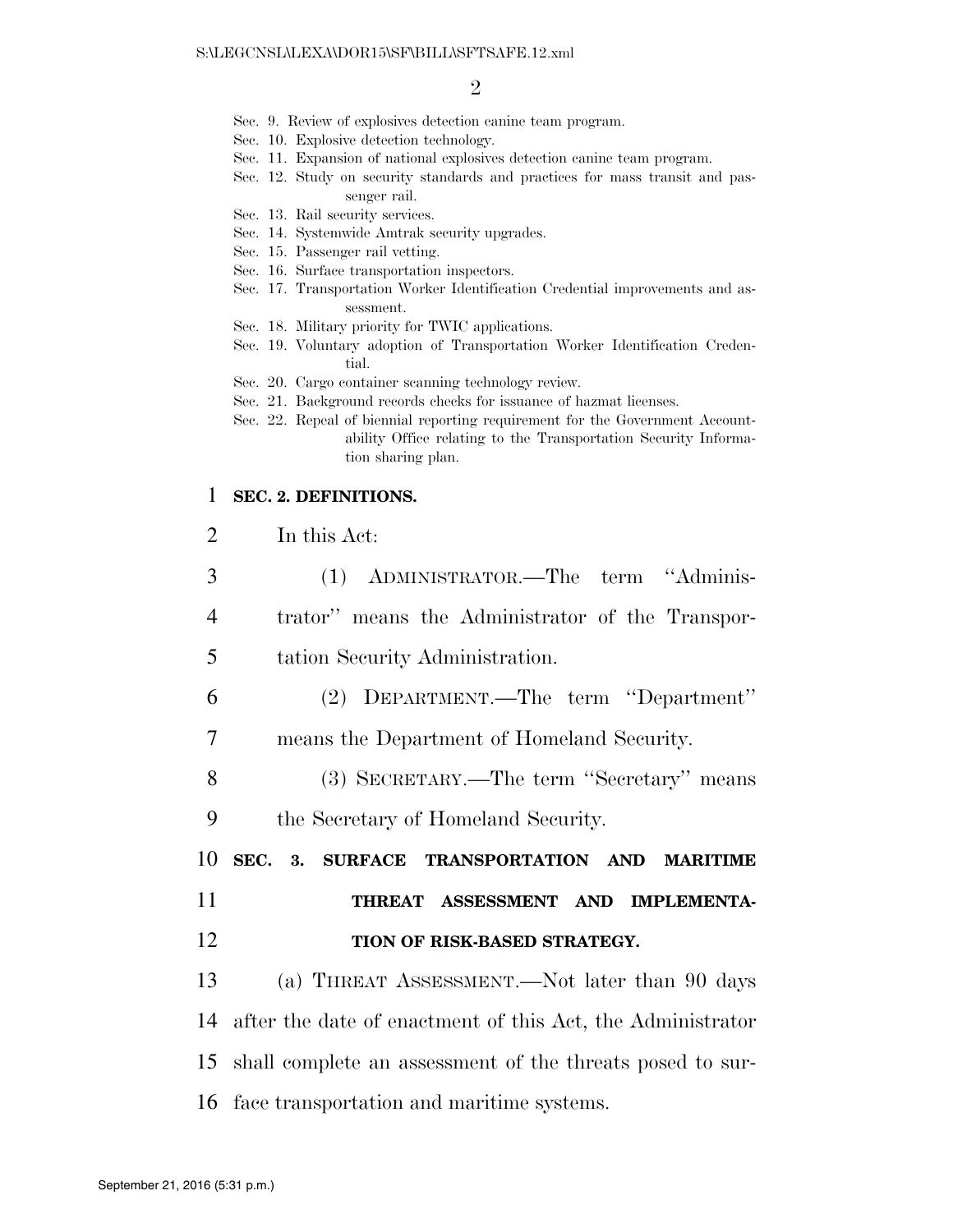| $\mathbf{1}$   | (b) CONSIDERATIONS.—In conducting the assess-            |
|----------------|----------------------------------------------------------|
| $\overline{2}$ | ment under subsection (a), the Administrator shall con-  |
| 3              | sider—                                                   |
| $\overline{4}$ | (1) appropriate intelligence;                            |
| 5              | (2) security breaches and attacks at domestic            |
| 6              | and international transportation facilities;             |
| 7              | (3) the vulnerabilities associated with specific         |
| 8              | modes of transportation;                                 |
| 9              | (4) current and prospective allocation of agency         |
| 10             | and stakeholder resources to mitigate threats;           |
| 11             | (5) the systems and practices designed to miti-          |
| 12             | gate the vulnerabilities identified in paragraph $(3)$ ; |
| 13             | and                                                      |
| 14             | $(6)$ the vetting and security training of—              |
| 15             | (A) frontline employees in surface trans-                |
| 16             | portation and maritime systems; and                      |
| 17             | (B) other individuals with access to sen-                |
| 18             | sitive or secure areas of transportation net-            |
| 19             | works.                                                   |
| 20             | (c) IMPLEMENTATION OF RISK-BASED STRATEGY.-              |
| 21             | Using the results of the assessment completed under sub- |
| 22             | section (a), the Administrator shall—                    |
| 23             | (1) develop and implement a cross-cutting, risk-         |
| 24             | based security strategy that—                            |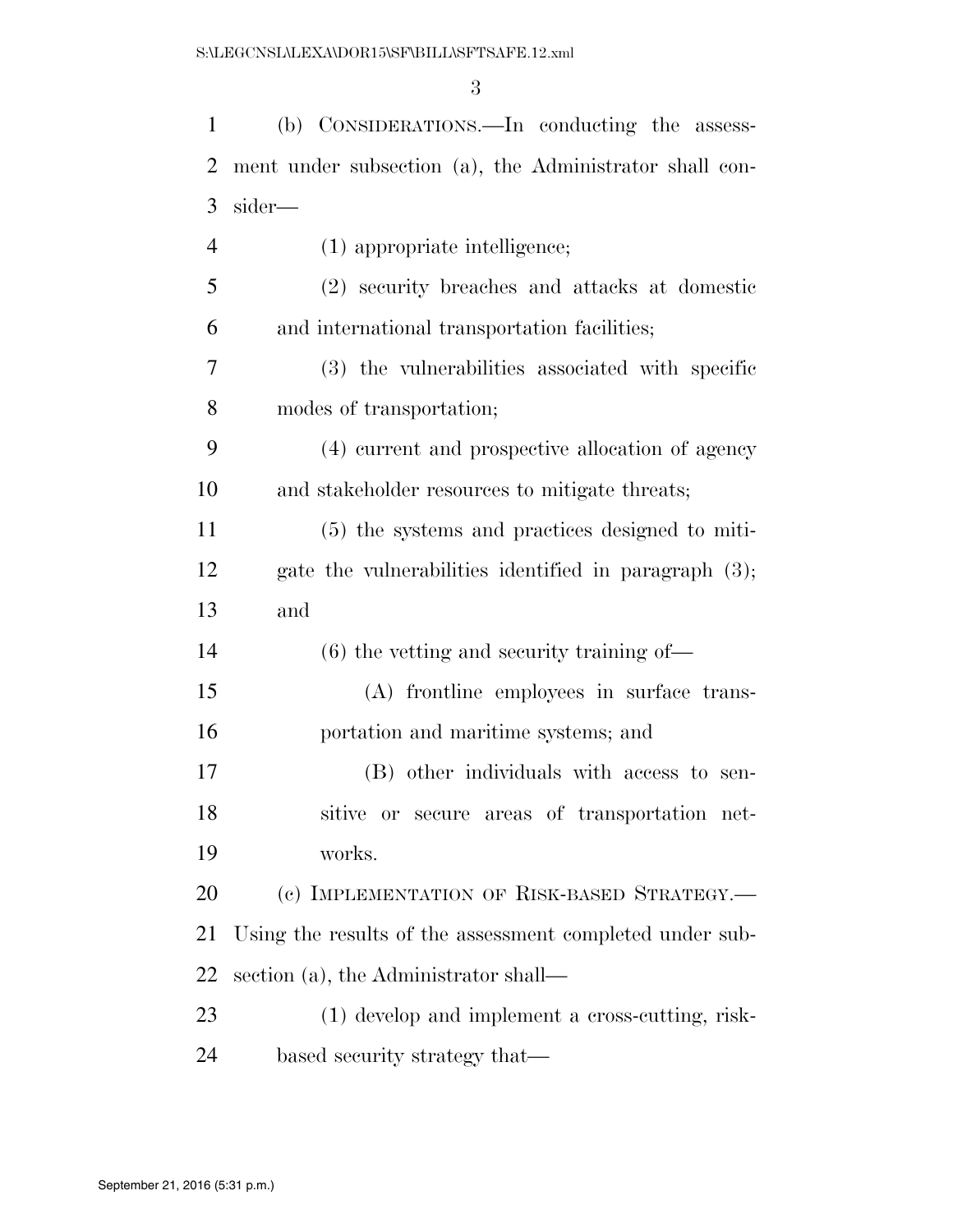| $\mathbf{1}$   | (A) encompasses all transportation modes;               |
|----------------|---------------------------------------------------------|
| $\overline{2}$ | and                                                     |
| 3              | (B) establishes priorities, milestones, and             |
| $\overline{4}$ | performance metrics to measure the effective-           |
| 5              | ness of the strategy;                                   |
| 6              | (2) identify the objectives of, and evaluate the        |
| $\overline{7}$ | efficacy of, existing surface transportation and mari-  |
| 8              | time security programs, policies, and initiatives;      |
| 9              | (3) identify any additional risk-based programs         |
| 10             | that the Administrator considers necessary to ad-       |
| 11             | dress the threats and vulnerabilities identified in the |
| 12             | assessment;                                             |
| 13             | (4) determine the extent to which stakeholder           |
| 14             | security programs address the threats<br>and            |
| 15             | vulnerabilities identified in the assessment, including |
| 16             | any security vulnerabilities in existing programs;      |
| 17             | (5) provide guidelines for aligning resources           |
| 18             | with risk;                                              |
| 19             | $(6)$ develop planning processes to inform re-          |
| 20             | source allocation;                                      |
| 21             | (7) review current practices, including specific        |
| 22             | processes, for sharing relevant and timely intel-       |
| 23             | ligence threat information with appropriate stake-      |
| 24             | holders;                                                |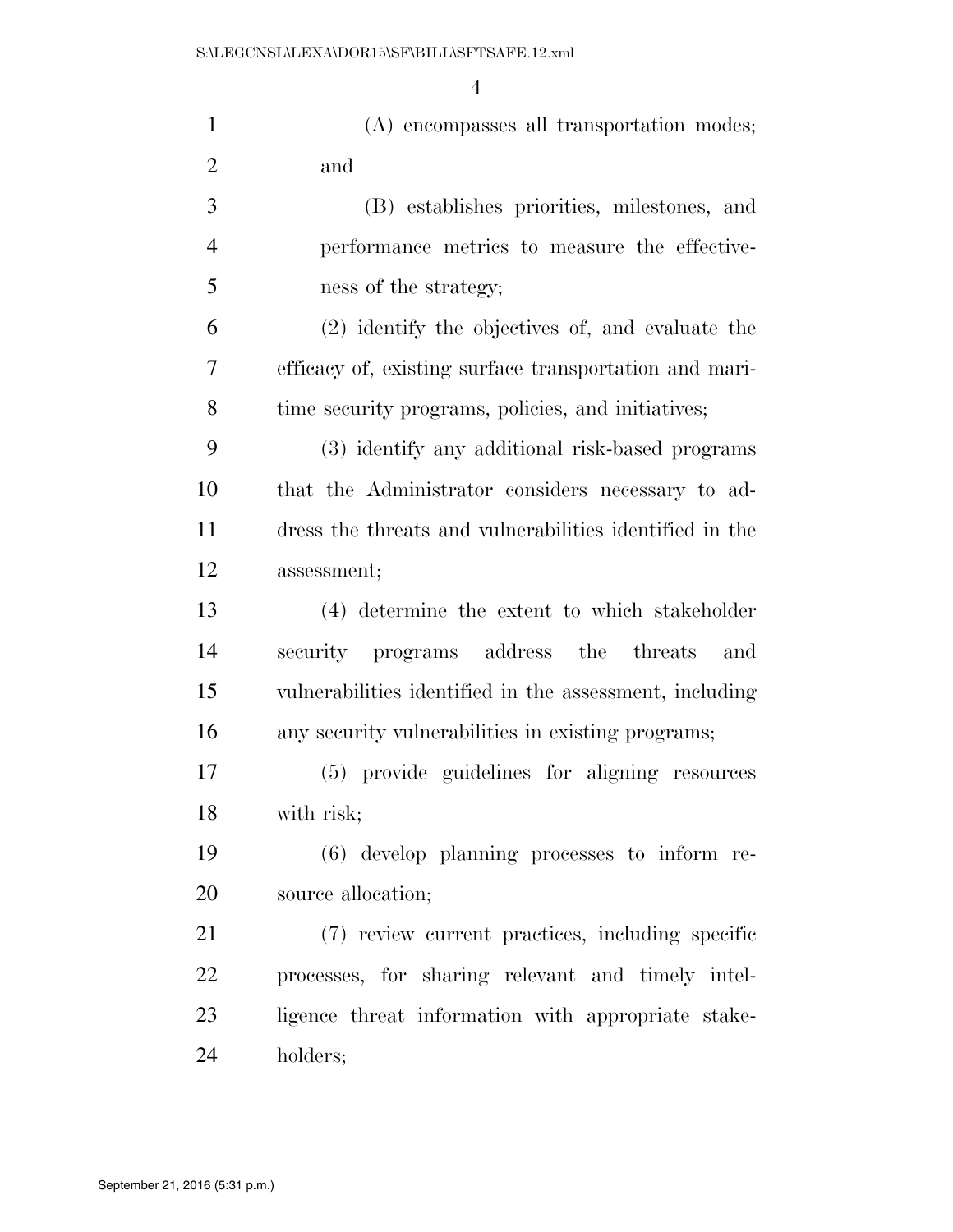(8) in consultation with the Secretary, the Sec- retary of Transportation, and the Commandant of the Coast Guard, adjust and update, as appropriate, the National Infrastructure Protection Plan, the modal annexes to such plan, and the Department's surface transportation and maritime security pro- grams, policies, and initiatives; (9) modify the risk-based priorities and re- source allocation, in accordance with section 4(c), for the Transportation Security Administration; and (10) develop a management oversight strategy that identifies the parties responsible for the imple- mentation, management, and oversight of the secu- rity strategy under paragraph (1). (d) REPORTS TO CONGRESS.— (1) IN GENERAL.—Not later than 180 days after the completion of the assessment under sub- section (a), the Administrator shall submit a report to the Committee on Commerce, Science, and Trans- portation of the Senate and the Committee on Homeland Security of the House of Representatives that— (A) describes the findings of the assess-ment;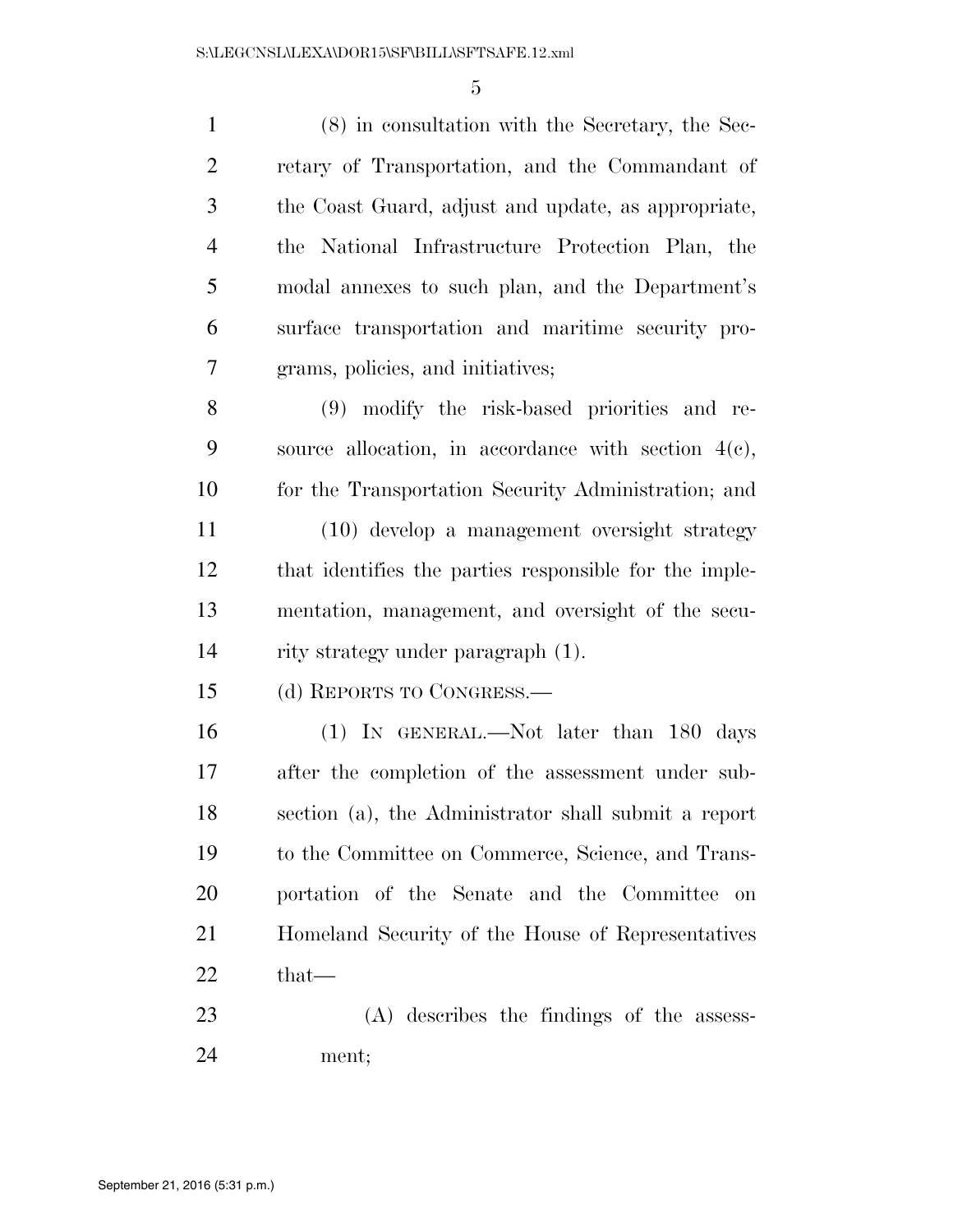| $\mathbf{1}$   | (B) includes a plan for implementing the                     |
|----------------|--------------------------------------------------------------|
| $\overline{2}$ | security strategy; and                                       |
| 3              | (C) includes the management oversight                        |
| $\overline{4}$ | strategy under subsection $(e)(10)$ .                        |
| 5              | (2) UPDATES.—The Administrator shall pro-                    |
| 6              | vide periodic updates to the report submitted under          |
| $\overline{7}$ | paragraph (1) that describe the surface transpor-            |
| 8              | tation and maritime threat environment, based on             |
| 9              | new information obtained by the Administrator.               |
| 10             | (e) THREAT UPDATES.—Not less frequently than                 |
| 11             | semianmually, the Administrator shall report to or brief     |
| 12             | the Committee on Commerce, Science, and Transportation       |
| 13             | of the Senate and the Committee on Homeland Security         |
| 14             | of the House of Representatives regarding threats to sur-    |
| 15             | face transportation and maritime security.                   |
| 16             | SEC. 4. RISK-BASED BUDGETING AND RESOURCE ALLOCA-            |
| 17             | TION.                                                        |
| 18             | (a) REPORT.—In conjunction with the submission of            |
| 19             | the Department's annual budget request to the Office of      |
| 20             | Management and Budget, the Administrator shall submit        |
| 21             | a report to the Committee on Commerce, Science, and          |
| 22             | Transportation of the Senate and the Committee on            |
| 23             | Homeland Security of the House of Representatives that       |
| 24             | describes a risk-based resource allocation plan for the sur- |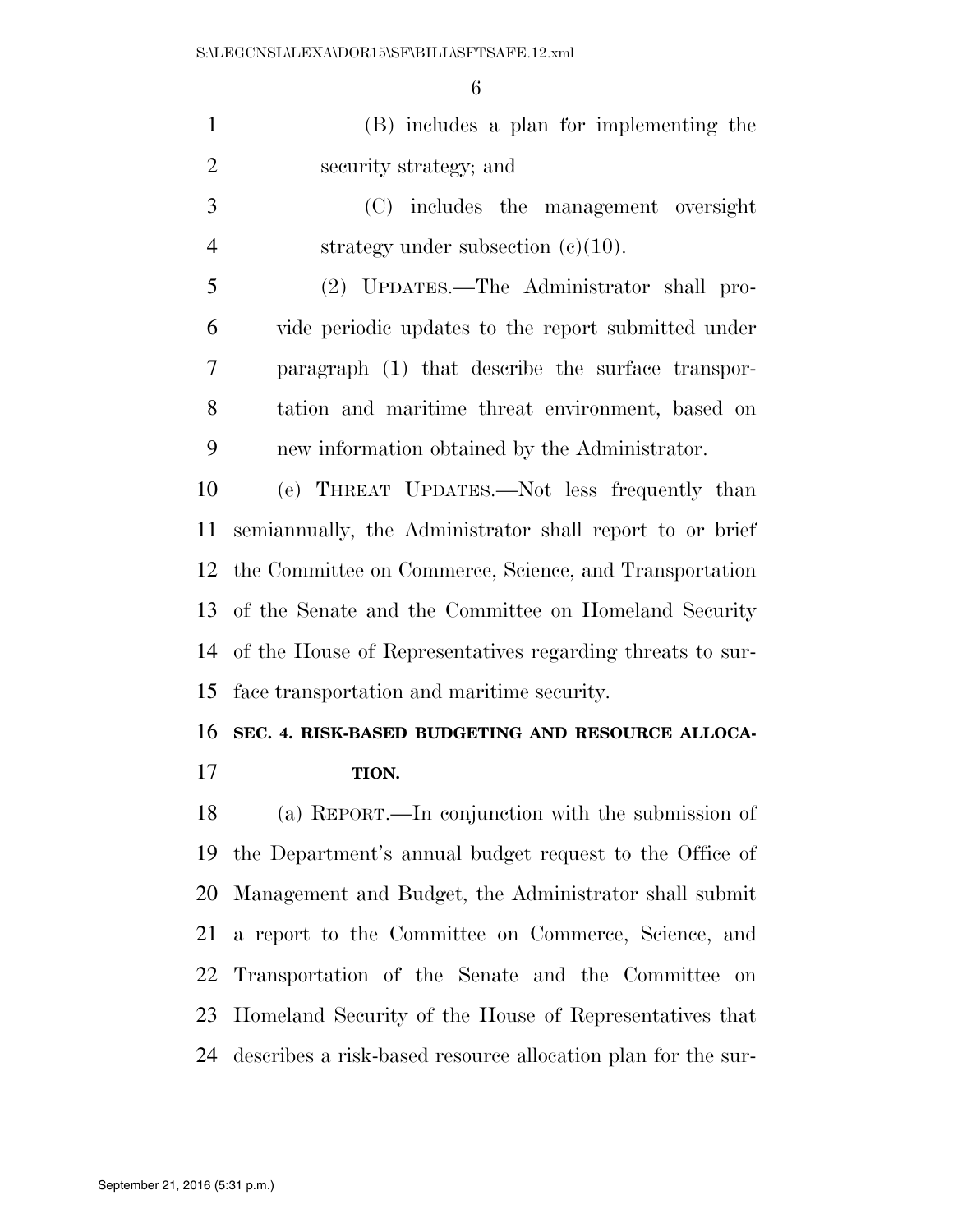face transportation and maritime sectors within and across modes that—

- (1) reflects the risk-based priorities identified under section 3(c); and
- (2) is organized by appropriations account, pro-gram, project, and initiative.

 (b) BUDGET TRANSPARENCY.—In submitting the an- nual budget of the United States Government under sec- tion 1105 of title 31, United States Code, the President shall clearly distinguish the resources requested for sur- face transportation and maritime security from the re-sources requested for aviation security.

(c) RESOURCE REALLOCATION.—

 (1) IN GENERAL.—Not later than 15 days after the date on which the Administration allocates any resources or personnel, including personnel sharing, detailing, or assignment, or the use of facilities, technology systems, or vetting resources, for a non- transportation security purpose or event, the Sec- retary shall provide the notification described in paragraph (2) to the Committee on Commerce, Science, and Transportation of the Senate and the Committee on Homeland Security of the House of Representatives.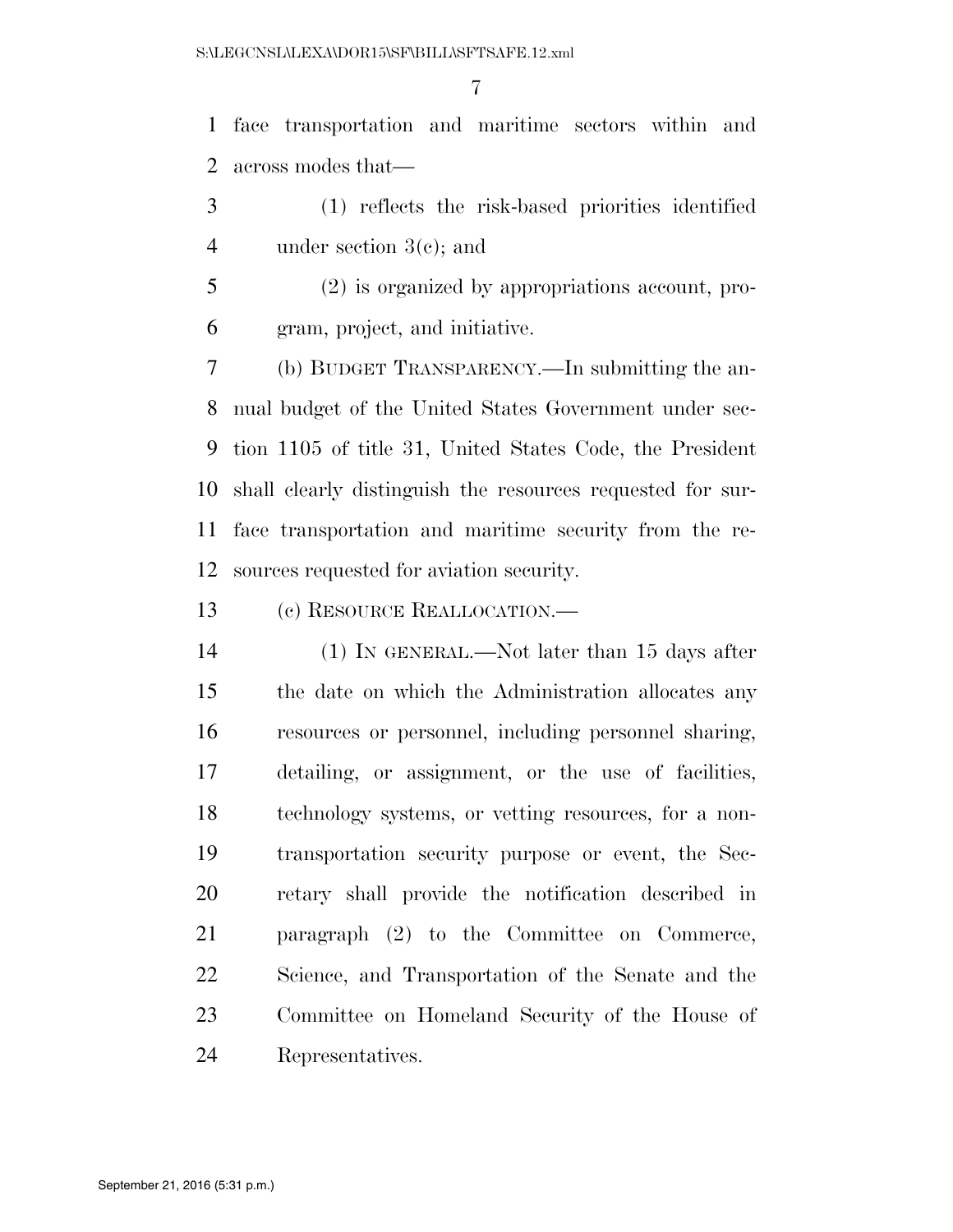| $\mathbf{1}$   | (2) NOTIFICATION.—A notification described in               |
|----------------|-------------------------------------------------------------|
| $\overline{2}$ | this paragraph shall include—                               |
| 3              | (A) the reason for and a justification of                   |
| $\overline{4}$ | the resource or personnel allocation;                       |
| 5              | (B) the expected end date of the resource                   |
| 6              | or personnel allocation; and                                |
| $\tau$         | (C) the projected cost to the agency of the                 |
| 8              | personnel or resource allocation.                           |
| 9              | SEC. 5. SURFACE TRANSPORTATION AND MARITIME SECU-           |
| 10             | RITY MANAGEMENT REVIEW.                                     |
| 11             | (a) REPORT.—Not later than 1 year after the date            |
|                | 12 of enactment of this Act, the Comptroller General of the |
| 13             | United States shall submit a report to Congress on the      |
| 14             | staffing, resource and personnel allocation, oversight      |
| 15             | strategy, and management of the Transportation Security     |
|                | 16 Administration's surface transportation and maritime se- |
|                | 17 curity programs.                                         |
| 18             | (b) CONTENTS.—The report required under sub-                |
| 19             | section (a) shall include information on the coordination   |
| 20             | between the Transportation Security Administration,         |
| 21             | other Federal agencies, and relevant stakeholders.          |

 (c) CONSIDERATIONS.—The report required under subsection (a) shall review the coordination of leadership, planning, policy, and implementation of security programs relating to surface transportation and maritime security.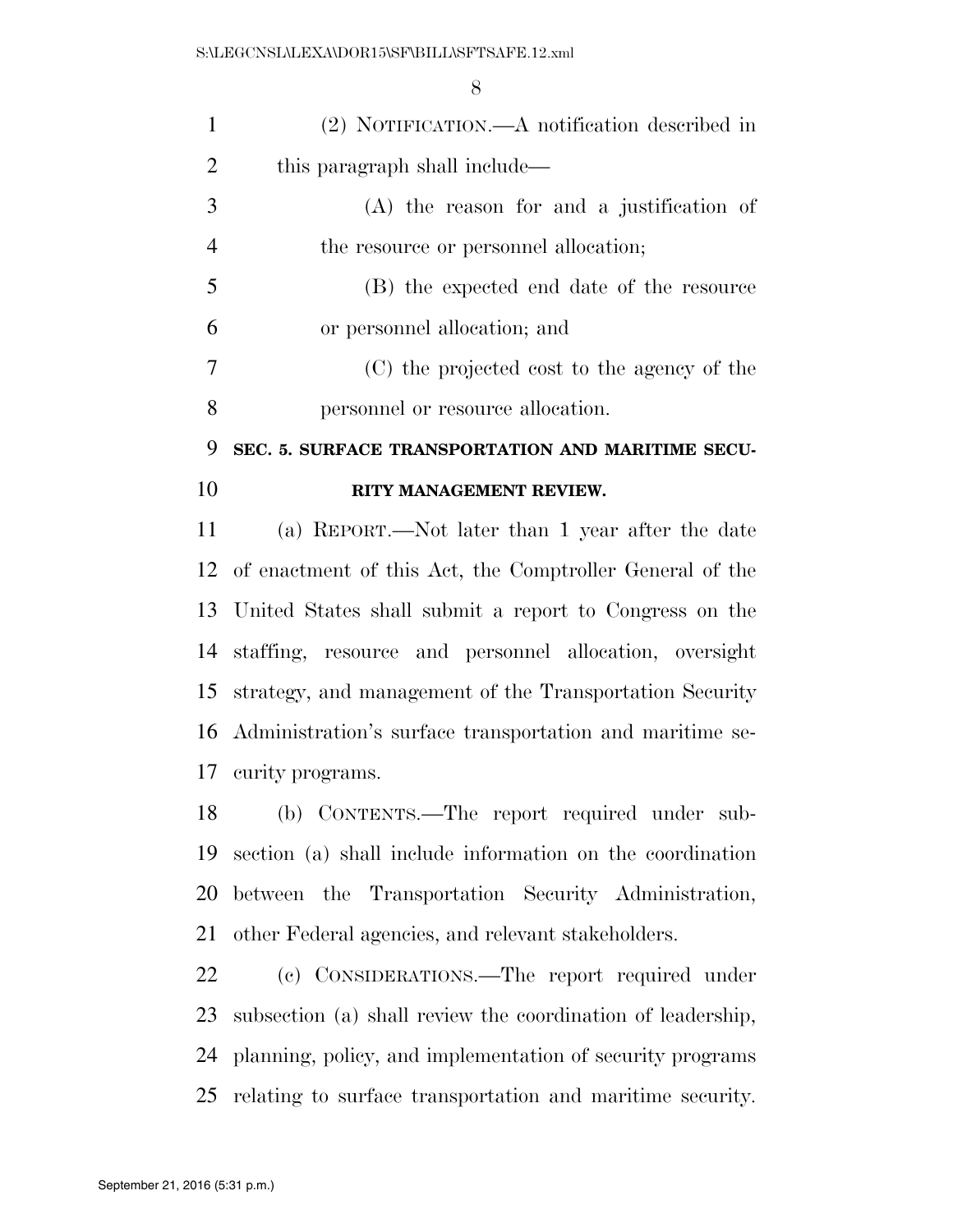### **SEC. 6. TRANSPARENCY.**

 (a) IN GENERAL.—Not later than 180 days after the date of enactment of this Act, and every 180 days there- after until final rules have been issued for all of the re- quirements described in paragraphs (1), (2), and (3), the Administrator shall publish on a public website informa-tion regarding the status of—

 (1) regulations required under titles XIII, XIV, and XV of the Implementing Recommendations of the 9/11 Commission Act of 2007 (6 U.S.C. 1111 et seq.) and under this Act that have not been fully im- plemented or for which no interim final rule or di-rect final rule has been issued;

 (2) regulations relating to surface transpor- tation security (other than a regulation described under paragraph (1)) that was required by law to be issued at least 2 years before the initial date of pub- lication under this subsection, but has not been issued; and

 (3) other transportation security rulemakings categorized as significant.

 (b) CONTENTS.—The information published under subsection (a) shall include—

 (1) a description of the work plan for each out-standing regulation;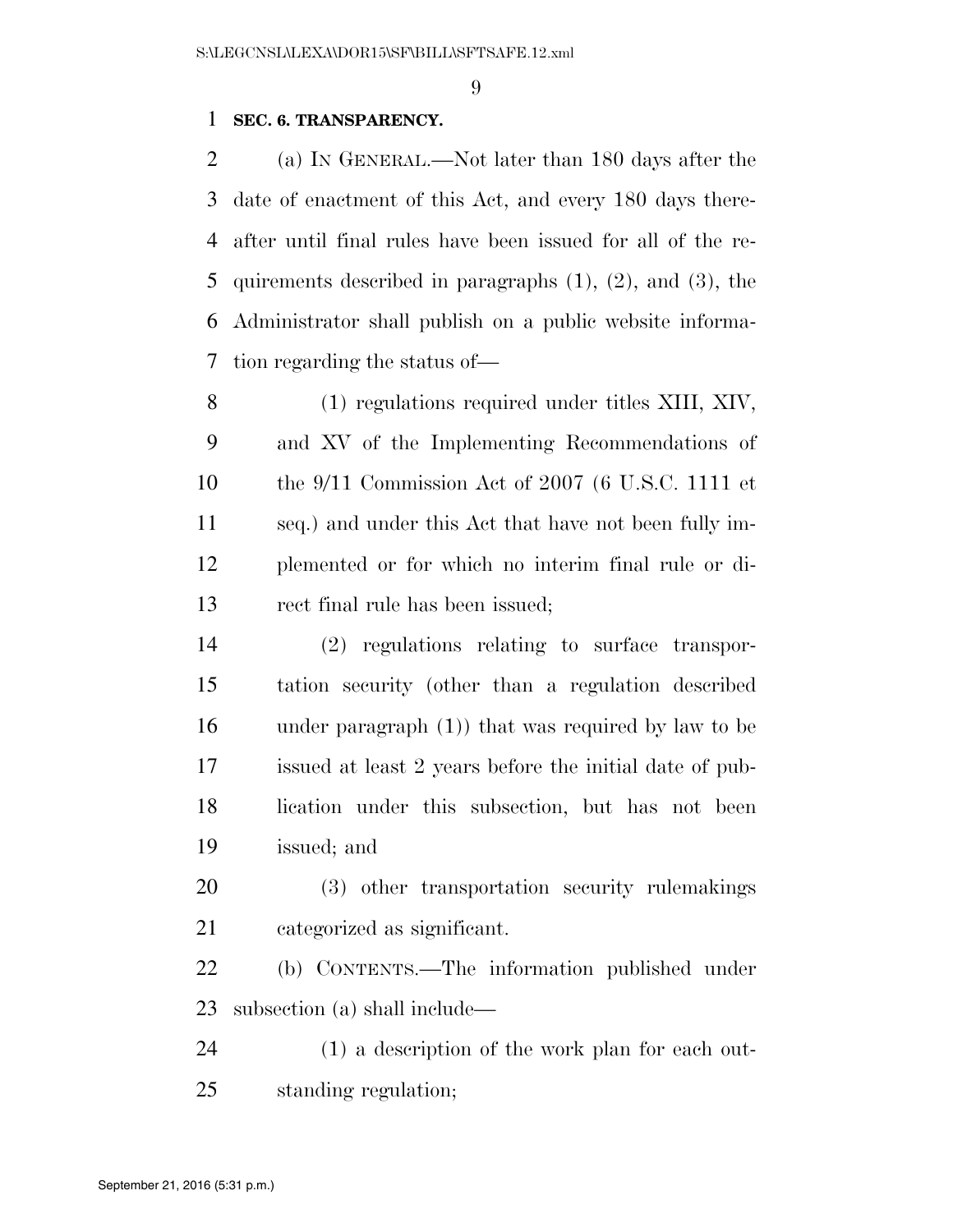| $\mathbf{1}$   | (2) an updated rulemaking schedule for each                  |
|----------------|--------------------------------------------------------------|
| $\overline{2}$ | outstanding regulation;                                      |
| 3              | (3) current staff allocations;                               |
| $\overline{4}$ | (4) current data collection or research relating             |
| 5              | to the development of the rulemaking;                        |
| 6              | (5) current collaborative efforts, if any, with se-          |
| 7              | curity experts, advisory committees, and other stake-        |
| 8              | holders;                                                     |
| 9              | $(6)$ identified resource constraints impacting the          |
| 10             | rulemaking process for the outstanding regulation;           |
| 11             | and                                                          |
| 12             | (7) other relevant details associated with the               |
| 13             | development of the rulemaking that impact the                |
| 14             | progress of the rule making.                                 |
| 15             | (c) INSPECTOR GENERAL REVIEW.—Not later than                 |
| 16             | 180 days after the date of enactment of this Act, and        |
| 17             | every 2 years thereafter until all of the requirements under |
|                | 18 titles XIII, XIV, and XV of the Implementing Rec-         |
| 19             | ommendations of the $9/11$ Commission Act of 2007 (6)        |
|                | 20 U.S.C. 1111 et seq.) and under this Act have been fully   |
| 21             | implemented, the Inspector General of the Department         |
| 22             | shall submit a report to the Committee on Commerce,          |
| 23             | Science, and Transportation of the Senate and the Com-       |
| 24             | mittee on Homeland Security and the Committee on             |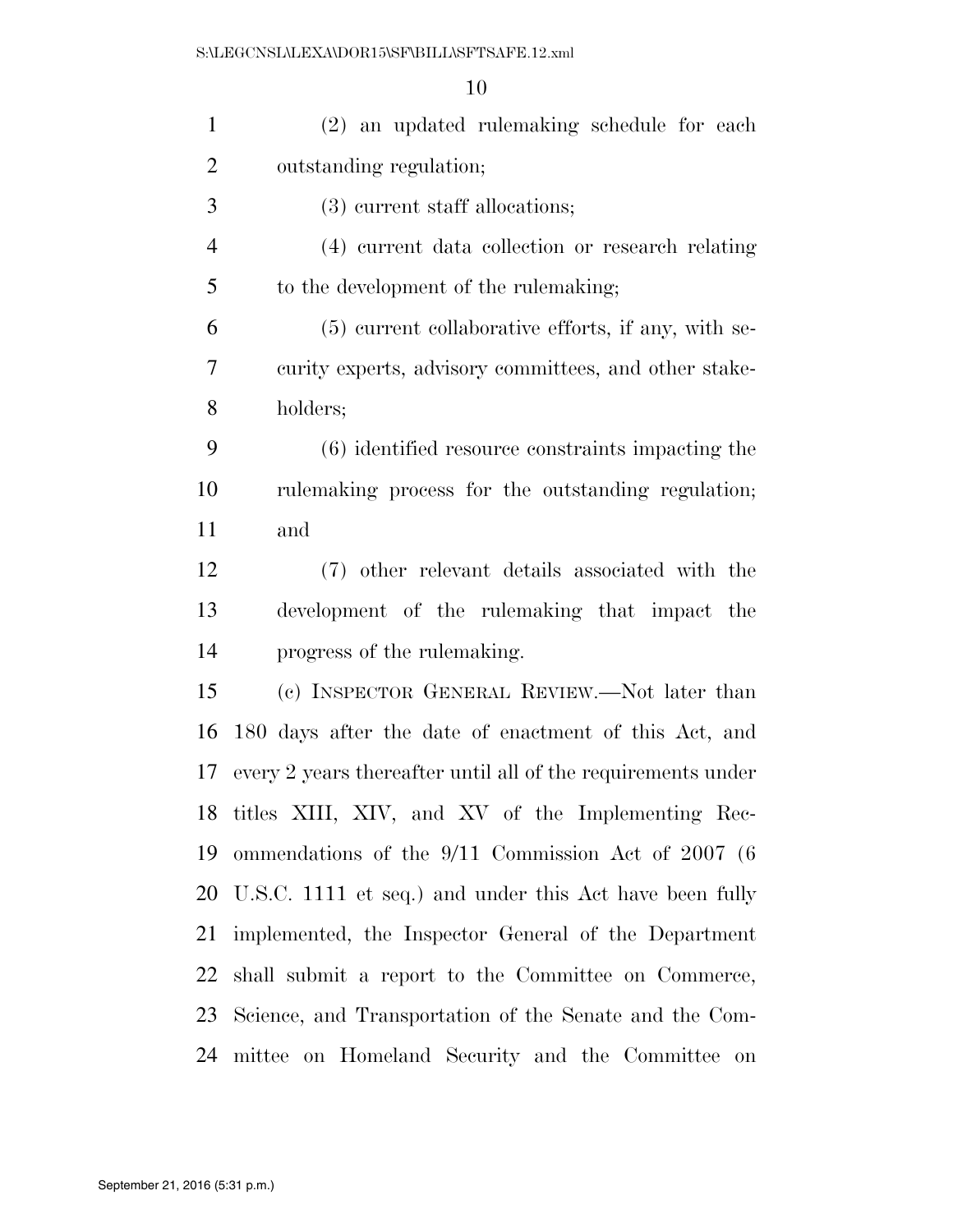Transportation and Infrastructure of the House of Rep-resentatives that—

- (1) identifies the requirements under such titles and under this Act that have not been fully imple-mented;
- (2) considers whether additional regulatory ac-tion is necessary; and
- (3) recommends any regulatory requirements that should be modified or repealed.

#### **SEC. 7. TSA COUNTERTERRORISM ASSET DEPLOYMENT.**

 (a) IN GENERAL.—If the Transportation Security Administration deploys any counterterrorism personnel or resource, such as explosive detection sweeps, random bag inspections, or patrols by Visible Intermodal Protection and Response teams, to enhance security at a transpor- tation system or transportation facility for a period of not less than 180 days, the Administrator shall provide suffi- cient notification to the system operator not less than 14 days prior to terminating the deployment.

 (b) SUFFICIENT NOTIFICATIONS.—In determining whether notification under subsection (a) is sufficient, the Administrator shall consider whether the transportation system, transportation facility, or operator thereof has sufficient resources to replace the asset and maintain an appropriate level of security.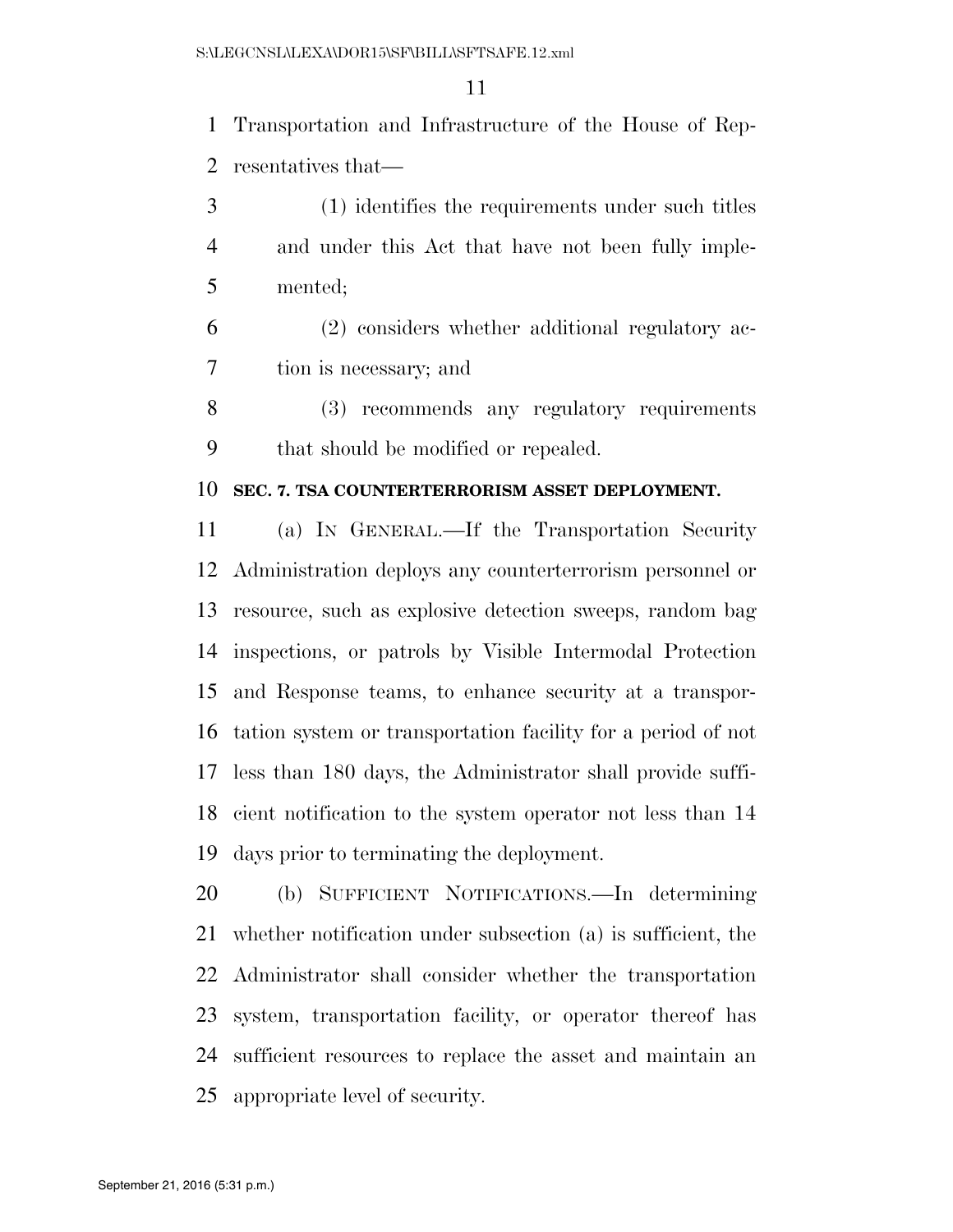| $\mathbf{1}$   | (c) EXCEPTION.—This section shall not apply if—                |
|----------------|----------------------------------------------------------------|
| $\overline{2}$ | (1) the Administrator determines there is an                   |
| 3              | urgent security need for the personnel or resource             |
| $\overline{4}$ | described in subsection (a); and                               |
| 5              | (2) notifies the Committee on Commerce,                        |
| 6              | Science, and Transportation of the Senate and the              |
| 7              | Committee on Homeland Security of the House of                 |
| 8              | Representatives.                                               |
| 9              | SEC. 8. SURFACE TRANSPORTATION AND MARITIME SECU-              |
| 10             | RITY ADVISORY COMMITTEE.                                       |
| 11             | (a) IN GENERAL.—Subtitle A of title IV of the                  |
| 12             | Homeland Security Act of 2002 (6 U.S.C. 201 et seq.)           |
| 13             | is amended by adding at the end the following:                 |
| 14             | "SEC. 404. SURFACE TRANSPORTATION AND MARITIME SE-             |
| 15             | <b>CURITY ADVISORY COMMITTEE.</b>                              |
| 16             | "(a) ESTABLISHMENT.—The Administrator of the                   |
| 17             | Transportation Security Administration (referred to in         |
|                | 18 this section as 'Administrator') shall establish within the |
| 19             | Transportation Security Administration the Surface             |
| 20             | Transportation and Maritime Security Advisory Com-             |
| 21             | mittee (referred to in this section as 'Advisory Com-          |
| 22             | mittee').                                                      |
| 23             | $``$ (b) DUTIES.—                                              |
| 24             | "(1) IN GENERAL.—The Administrator, while                      |
| 25             | adhering to appropriate security guidelines, shall             |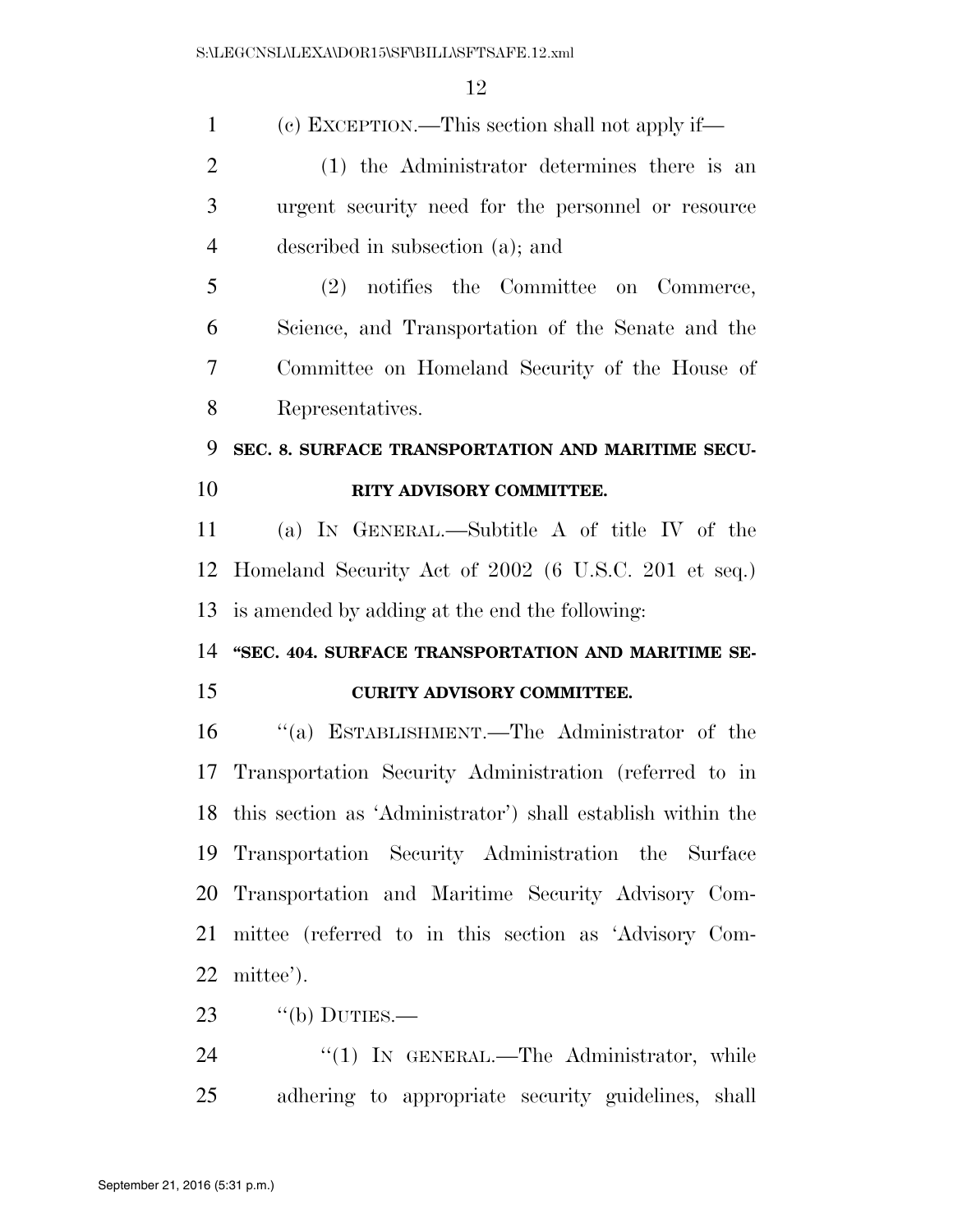| $\mathbf{1}$   | consult with the Advisory Committee, as appro-         |
|----------------|--------------------------------------------------------|
| $\overline{2}$ | priate, on surface transportation and maritime secu-   |
| 3              | rity matters, including the development, refinement,   |
| $\overline{4}$ | and implementation of policies, programs, initiatives, |
| 5              | rulemakings, and security directives pertaining to     |
| 6              | surface transportation and maritime security.          |
| $\overline{7}$ | "(2) RECOMMENDATIONS.—The Advisory Com-                |
| 8              | mittee shall develop recommendations for improve-      |
| 9              | ments to surface transportation and maritime secu-     |
| 10             | rity.                                                  |
| 11             | "(3) PERIODIC REPORTS.—The Advisory Com-               |
| 12             | mittee shall periodically submit reports to the Ad-    |
| 13             | ministrator on matters requested by the Adminis-       |
| 14             | trator or by a majority of the members of the Advi-    |
| 15             | sory Committee.                                        |
| 16             | $``(4)$ ANNUAL REPORT.—                                |
| 17             | "(A) SUBMISSION.—The Advisory Com-                     |
| 18             | mittee shall submit an annual report to the Ad-        |
| 19             | ministrator, the Committee on Commerce,                |
| 20             | Science, and Transportation of the Senate and          |
| 21             | the Committee on Homeland Security of the              |
| 22             | House of Representatives that provides infor-          |
| 23             | mation on the activities, findings, and rec-           |
| 24             | ommendations of the Advisory Committee dur-            |
| 25             | ing the preceding year.                                |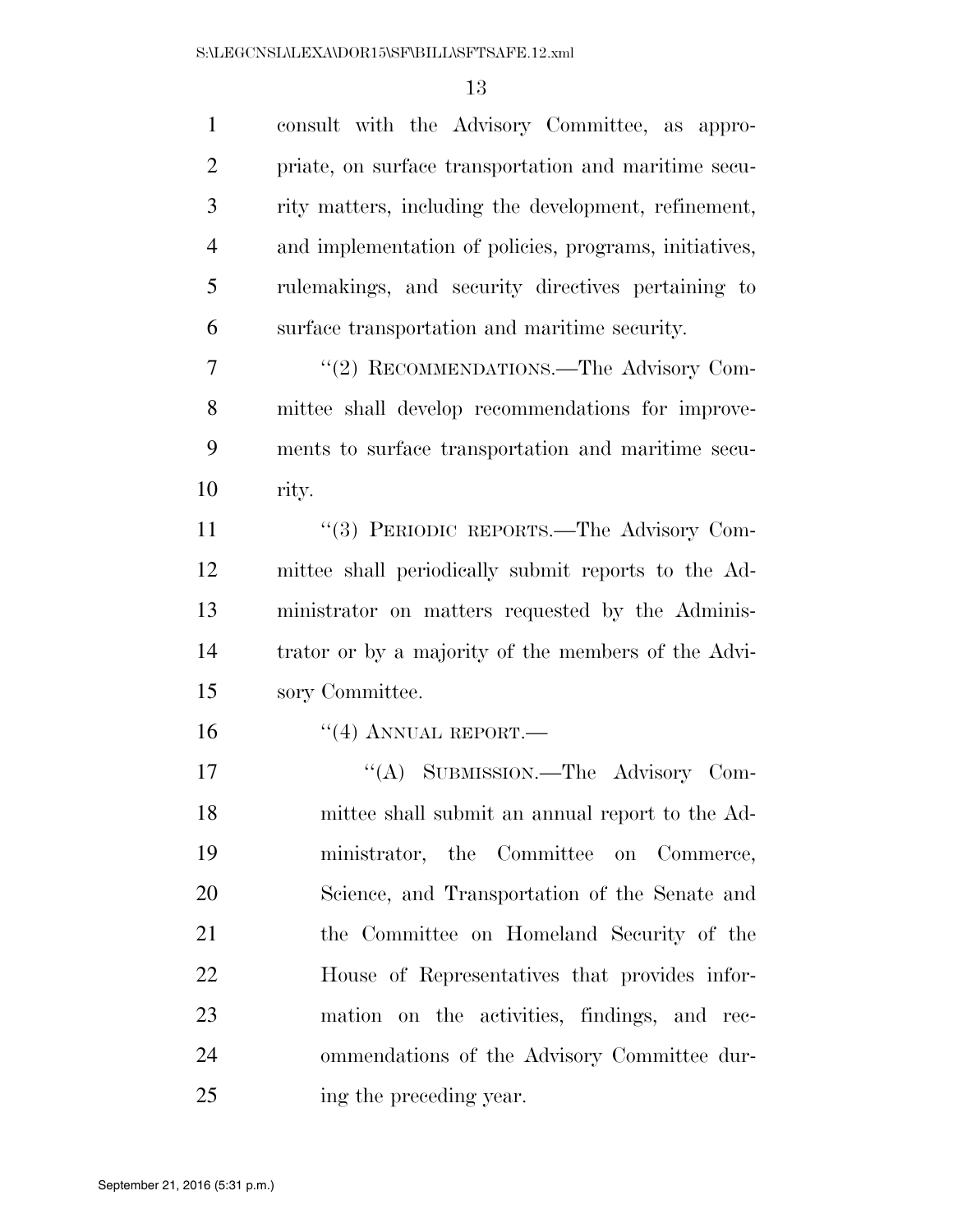| $\mathbf{1}$   | "(B) PUBLICATION.—Not later than 6                     |
|----------------|--------------------------------------------------------|
| $\overline{2}$ | months after each date on which the Adminis-           |
| 3              | trator receives an annual report under subpara-        |
| $\overline{4}$ | graph (A), the Administrator shall publish a           |
| 5              | public version of the report, in accordance with       |
| 6              | section 552b of title 5, United States Code.           |
| 7              | "(5) FEEDBACK.—Not later than 90 days after            |
| 8              | the date on which the Administrator receives rec-      |
| 9              | ommendations from the Advisory Committee under         |
| 10             | paragraph $(4)(A)$ , the Administrator shall submit to |
| 11             | the Advisory Committee—                                |
| 12             | $\lq\lq$ written feedback about each of the            |
| 13             | recommendations;                                       |
| 14             | $\lq\lq (B)$ an action plan to implement those         |
| 15             | recommendations with which the Administrator           |
| 16             | concurs; and                                           |
| 17             | $\lq\lq$ (C) a justification for each recommenda-      |
| 18             | tion the Administrator rejects.                        |
| 19             | CONGRESSIONAL NOTIFICATION.-Not<br>``(6)               |
| 20             | later than 30 days after providing written feedback    |
| 21             | to the Advisory Committee under paragraph (5), the     |
| 22             | Administrator shall—                                   |
| 23             | "(A) notify the Committee on Commerce,                 |
| 24             | Science, and Transportation of the Senate and          |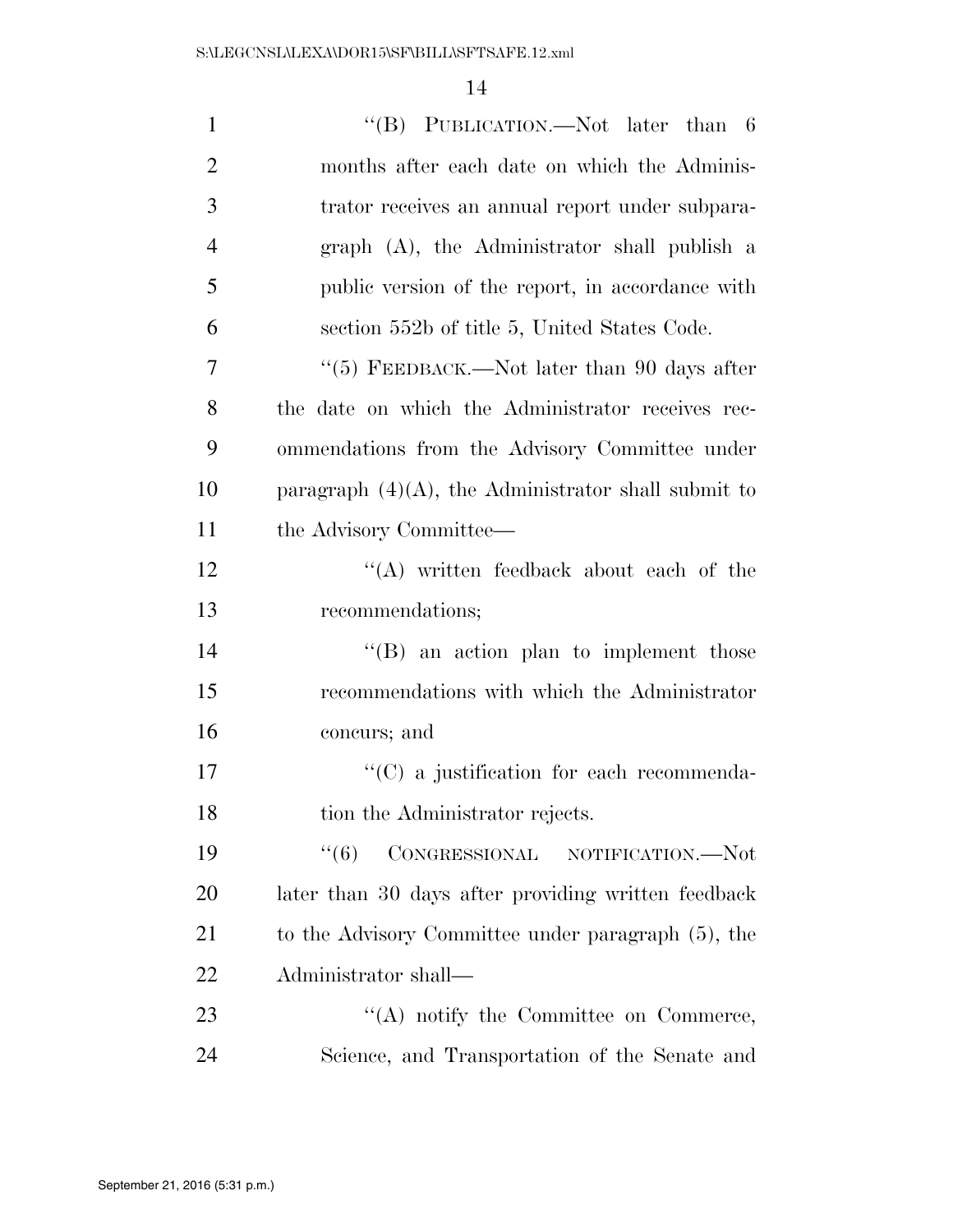| $\mathbf{1}$   | the Committee on Homeland Security of the            |
|----------------|------------------------------------------------------|
| $\overline{2}$ | House of Representatives of such feedback; and       |
| 3              | "(B) provide such committees with a brief-           |
| $\overline{4}$ | ing upon request.                                    |
| 5              | "(7) UPDATES TO CONGRESS.—Not later than             |
| 6              | 90 days after the date of enactment of the Surface   |
| 7              | Transportation and Maritime Security Act, and        |
| 8              | quarterly thereafter until a recommendation is       |
| 9              | closed, the Administrator shall submit a report to   |
| 10             | Congress or post on a public website an update on    |
| 11             | the status of recommendations included in the report |
| 12             | under paragraph $(4)$ .                              |
| 13             | "(8) WEBSITE.—The Administrator shall main-          |
| 14             | tain a public website that—                          |
| 15             | "(A) lists the members of the Advisory               |
| 16             | Committee;                                           |
| 17             | $\lq\lq$ provides the contact information for        |
| 18             | the Advisory Committee; and                          |
| 19             | "(C) provides minutes of meetings, rec-              |
| 20             | ommendations, and other relevant documents,          |
| 21             | as appropriate.                                      |
| 22             | $``(c)$ MEMBERSHIP.—                                 |
| 23             | "(1) COMPOSITION.—The Advisory Committee             |
| 24             | shall be composed of—                                |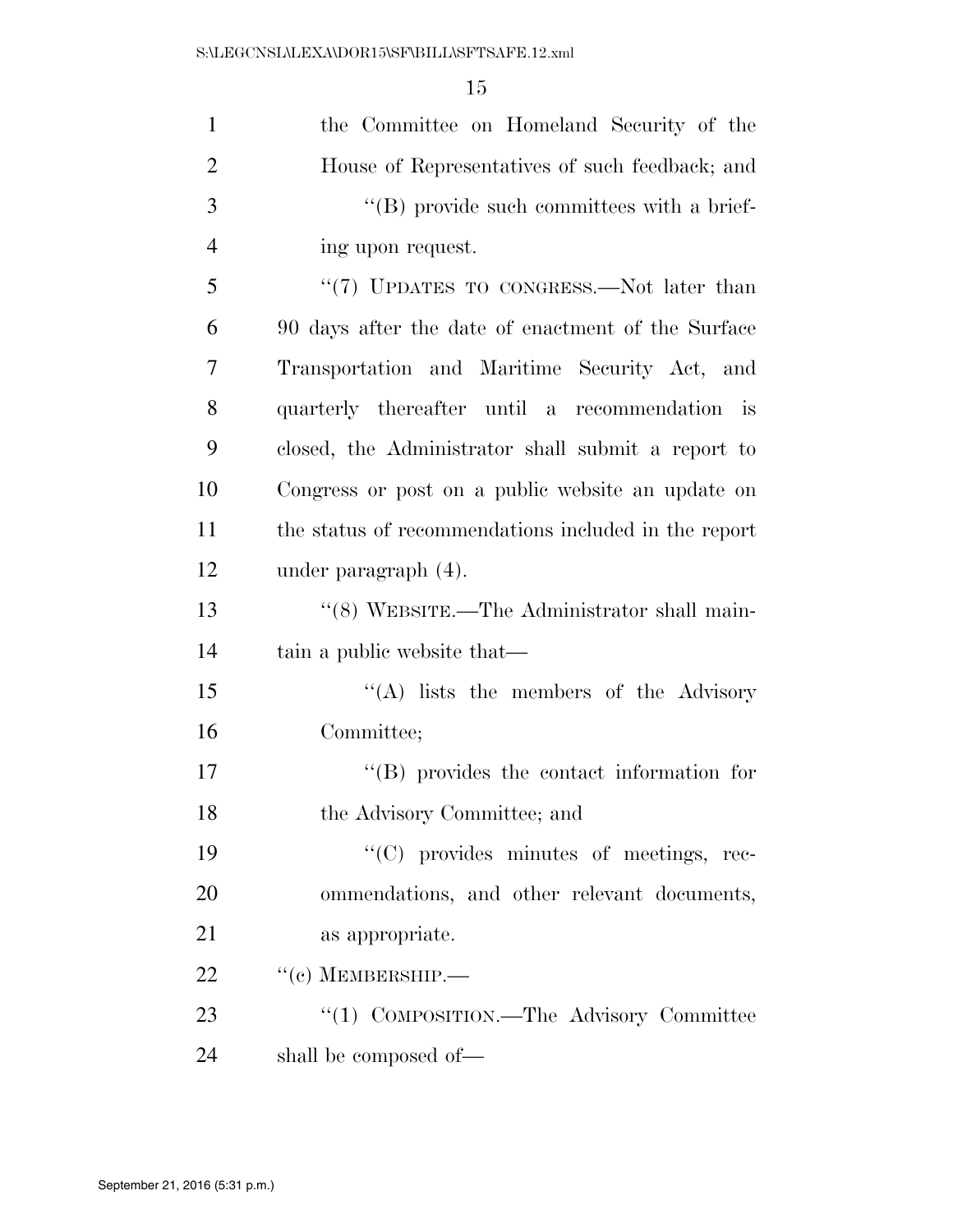| $\mathbf{1}$   | "(A) voting members appointed by the $Ad-$             |
|----------------|--------------------------------------------------------|
| $\overline{2}$ | ministrator under paragraph $(2)$ ; and                |
| 3              | "(B) nonvoting members, serving in an ad-              |
| $\overline{4}$ | visory capacity, who shall be designated by—           |
| 5              | "(i) the Transportation Security Ad-                   |
| 6              | ministration;                                          |
| 7              | "(ii) the Department of Transpor-                      |
| 8              | tation;                                                |
| 9              | "(iii) the Coast Guard; and                            |
| 10             | "(iv) such other Federal department                    |
| 11             | or agency with regulatory authority over a             |
| 12             | mode of surface transportation or maritime             |
| 13             | the Administrator considers<br><b>as</b><br>appro-     |
| 14             | priate.                                                |
| 15             | "(2) APPOINTMENT.—The Administrator shall              |
| 16             | appoint voting members from among stakeholders         |
| 17             | representing passenger rail, freight rail, mass tran-  |
| 18             | sit, pipelines, highways, over-the-road bus and truck- |
| 19             | ing, and port and maritime industries, including rep-  |
| 20             | resentatives from—                                     |
| 21             | "(A) associations representing such surface            |
| 22             | transportation or maritime modes;                      |
| 23             | "(B) labor organizations representing such             |
| 24             | surface transportation or maritime modes;              |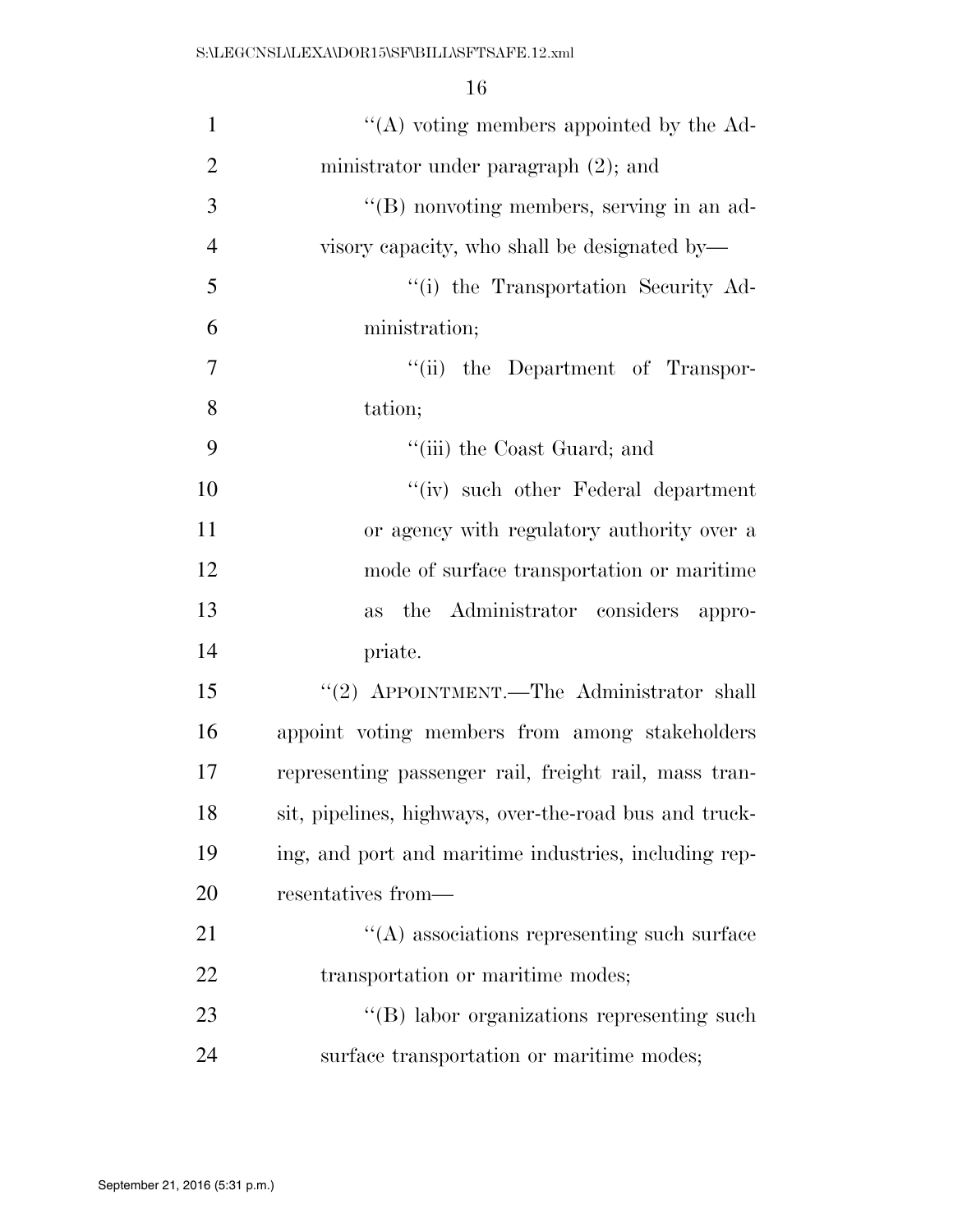| $\mathbf{1}$   | "(C) groups representing the users of such      |
|----------------|-------------------------------------------------|
| $\overline{2}$ | surface transportation or maritime modes, in-   |
| 3              | cluding shippers and asset manufacturers, as    |
| $\overline{4}$ | appropriate;                                    |
| 5              | $\lq\lq$ relevant law enforcement, first re-    |
| 6              | sponders, and security experts; and             |
| $\overline{7}$ | $\lq\lq(E)$ such other groups as the Adminis-   |
| 8              | trator considers appropriate.                   |
| 9              | $``(3)$ TERM OF OFFICE.—                        |
| 10             | $``(A)$ TERMS.—                                 |
| 11             | "(i) IN GENERAL.—The term of each               |
| 12             | voting member of the Advisory Committee         |
| 13             | shall be 2 years, but a voting member may       |
| 14             | continue to serve until the Administrator       |
| 15             | appoints a successor.                           |
| 16             | "(ii) REAPPOINTMENT.—A voting                   |
| 17             | member of the Advisory Committee may be         |
| 18             | reappointed.                                    |
| 19             | "(B) REMOVAL.—The Administrator may             |
| 20             | review the participation of a member of the Ad- |
| 21             | visory Committee and remove such member for     |
| 22             | cause at any time.                              |
| 23             | (4)<br>PROHIBITION ON COMPENSATION.-The         |
| 24             | members of the Advisory Committee shall not re- |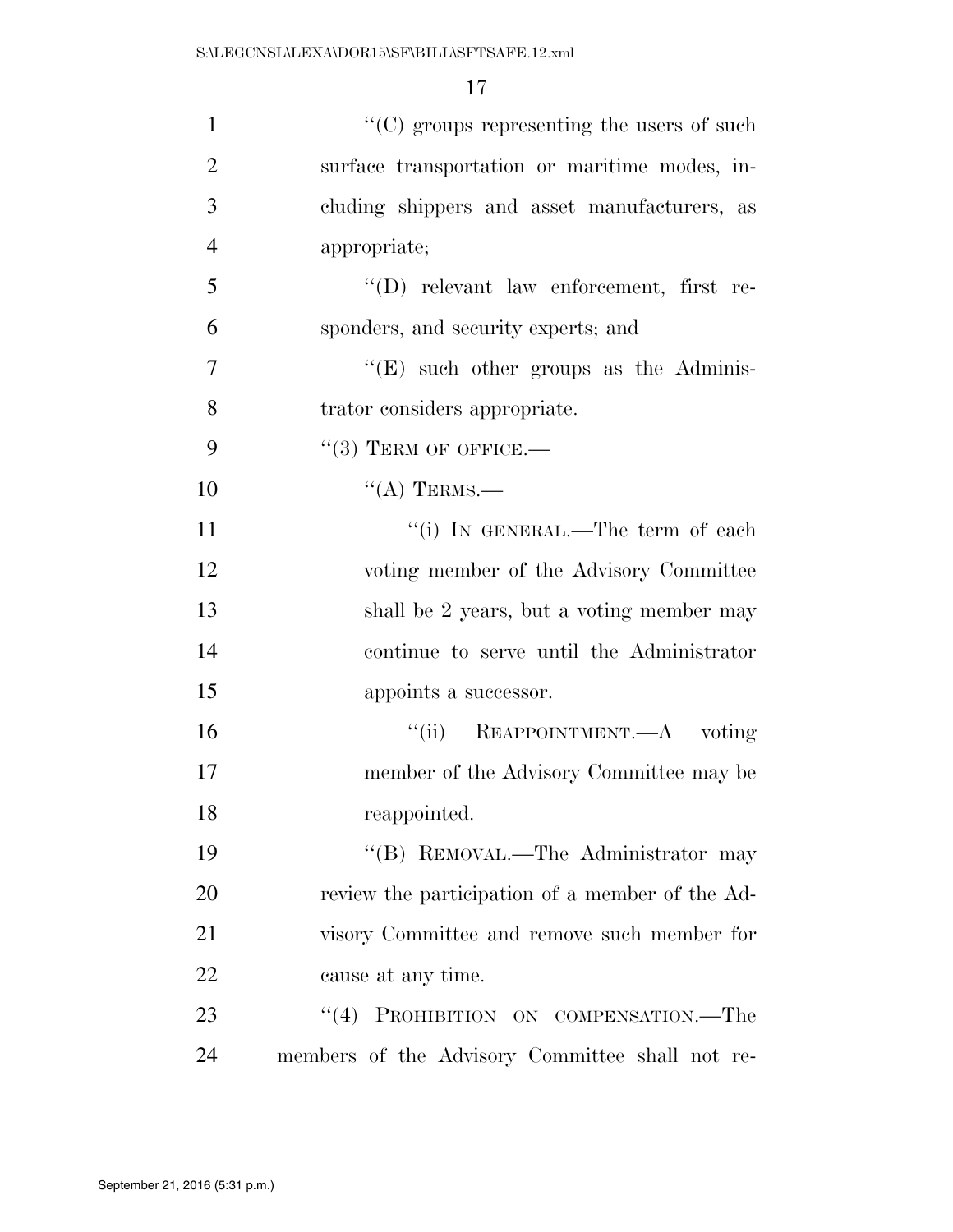| $\mathbf{1}$   | ceive any compensation from the Government by      |
|----------------|----------------------------------------------------|
| $\overline{2}$ | reason of their service on the Advisory Committee. |
| 3              | $``(5)$ MEETINGS.—                                 |
| $\overline{4}$ | "(A) IN GENERAL.—The Administrator                 |
| 5              | shall require the Advisory Committee to meet at    |
| 6              | least semianmually in person or through web        |
| 7              | conferencing and may convene additional meet-      |
| 8              | ings as necessary.                                 |
| 9              | "(B) PUBLIC MEETINGS.—At least 1 of                |
| 10             | the meetings of the Advisory Committee each        |
| 11             | year shall be—                                     |
| 12             | "(i) announced in the Federal Reg-                 |
| 13             | ister;                                             |
| 14             | "(ii) announced on a public website;               |
| 15             | and                                                |
| 16             | "(iii) open to the public.                         |
| 17             | "(C) ATTENDANCE.—The Advisory Com-                 |
| 18             | mittee shall maintain a record of the persons      |
| 19             | present at each meeting.                           |
| 20             | $``(D)$ MINUTES.-                                  |
| 21             | "(i) IN GENERAL.—Unless otherwise                  |
| 22             | prohibited by other Federal law, minutes           |
| 23             | of the meetings shall be published on the          |
| 24             | public website required under subsection           |
| 25             | (b)(8).                                            |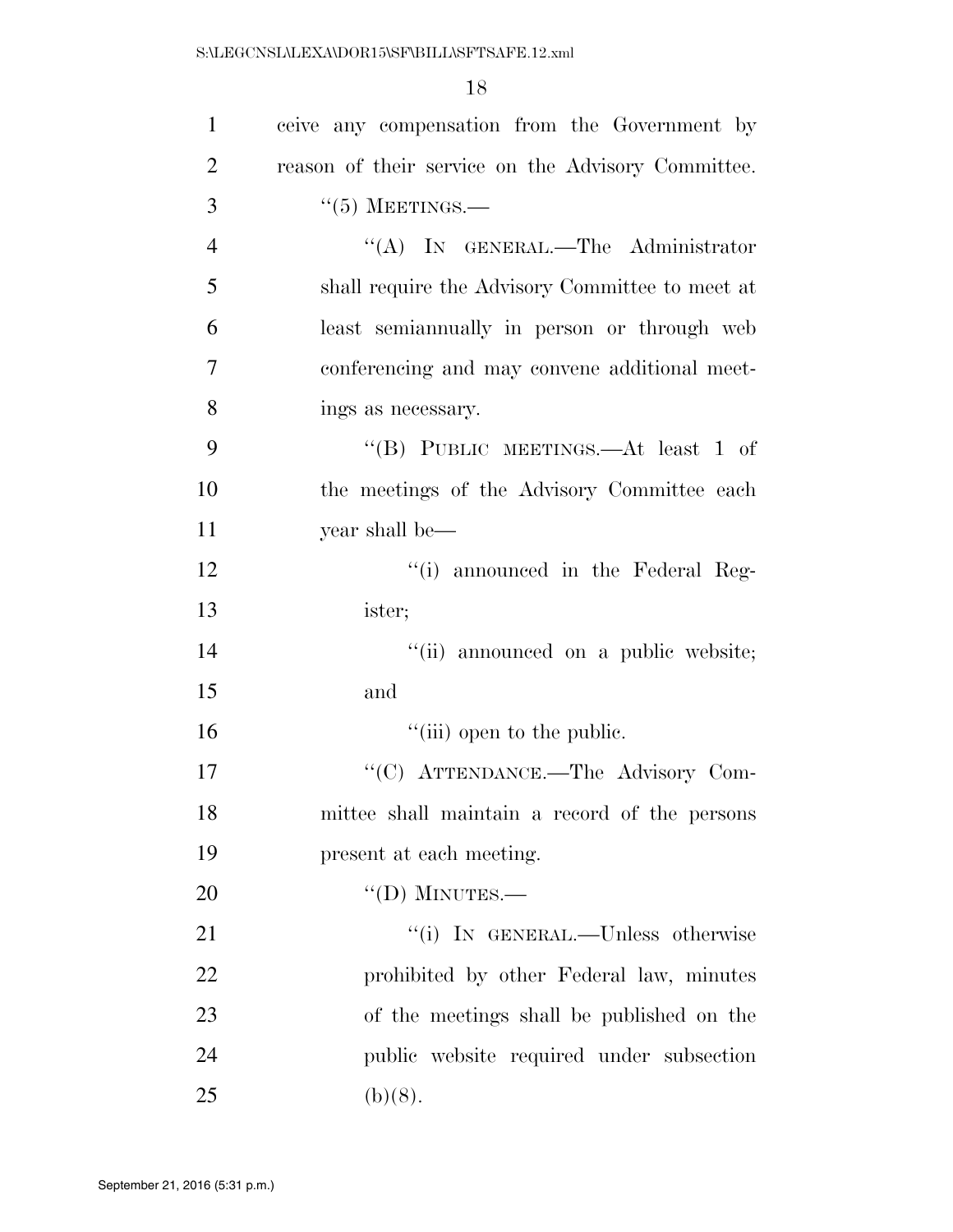| $\mathbf{1}$   | "(ii) PROTECTION OF CLASSIFIED                    |
|----------------|---------------------------------------------------|
| $\overline{2}$ | AND SENSITIVE INFORMATION.—The Advi-              |
| 3              | sory Committee may redact or summarize,           |
| $\overline{4}$ | as necessary, minutes of the meetings to          |
| 5              | protect classified or other sensitive infor-      |
| 6              | mation in accordance with law.                    |
| 7              | $``(6)$ VOTING MEMBER ACCESS TO CLASSIFIED        |
| 8              | AND SENSITIVE SECURITY INFORMATION.-              |
| 9              | "(A) DETERMINATIONS.—Not later than               |
| 10             | 60 days after the date on which a voting mem-     |
| 11             | ber is appointed to the Advisory Committee, the   |
| 12             | Administrator shall determine if the voting       |
| 13             | member should be restricted from reviewing,       |
| 14             | discussing, or possessing sensitive security in-  |
| 15             | formation.                                        |
| 16             | "(B) ACCESS.—If a voting member is not            |
| 17             | restricted from possessing sensitive security in- |
| 18             | formation under subparagraph $(A)$ and volun-     |
| 19             | tarily signs a nondisclosure agreement, the vot-  |
| 20             | ing member may be granted access to sensitive     |
| 21             | security information that is relevant to the vot- |
| 22             | ing member's service on the Advisory Com-         |
| 23             | mittee. Access to classified materials shall be   |
| 24             | managed under the requirements set forth in       |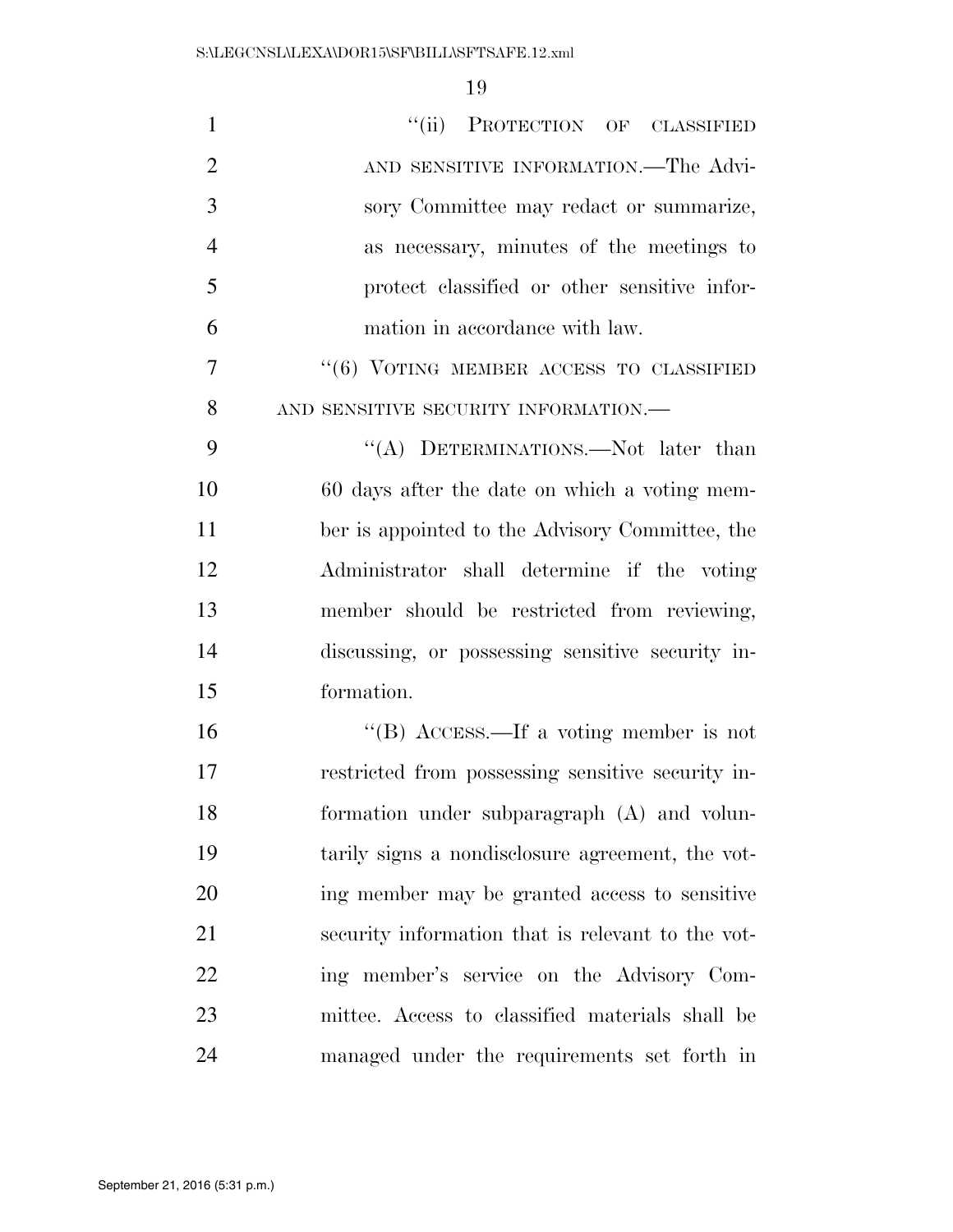| $\mathbf{1}$   | section 503.59 of title 46, Code of Federal Reg-      |
|----------------|-------------------------------------------------------|
| $\overline{2}$ | ulations.                                             |
| 3              | "(C) PROTECTION OF SSI.-Voting mem-                   |
| $\overline{4}$ | bers shall protect sensitive security information     |
| 5              | in accordance with part 1520 of title 49, Code        |
| 6              | of Federal Regulations.                               |
| $\overline{7}$ | "(D) PROTECTION OF CLASSIFIED INFOR-                  |
| 8              | MATION.—Voting members shall protect classi-          |
| 9              | fied information in accordance with the applica-      |
| 10             | ble requirements for the particular level of clas-    |
| 11             | sification.                                           |
| 12             | "(7) CHAIRPERSON.—The Advisory Committee              |
| 13             | shall select a chairperson from among its voting      |
| 14             | members.                                              |
| 15             | RISK-BASED SECURITY.-The Advisory<br>(8)              |
| 16             | Committee shall consider risk-based security ap-      |
| 17             | proaches in the performance of its functions.         |
| 18             | $(9)$ JOINT COMMITTEE MEETINGS.—The Advi-             |
| 19             | sory Committee may meet with the Aviation Security    |
| 20             | Advisory Committee established under section 44946    |
| 21             | of title 49, United States Code, to discuss           |
| 22             | multimodal security issues and other security-related |
| 23             | issues of common concern.                             |
| 24             | "(10) SUBJECT MATTER EXPERTS.—The Advi-               |
| 25             | sory Committee may request the assistance of sub-     |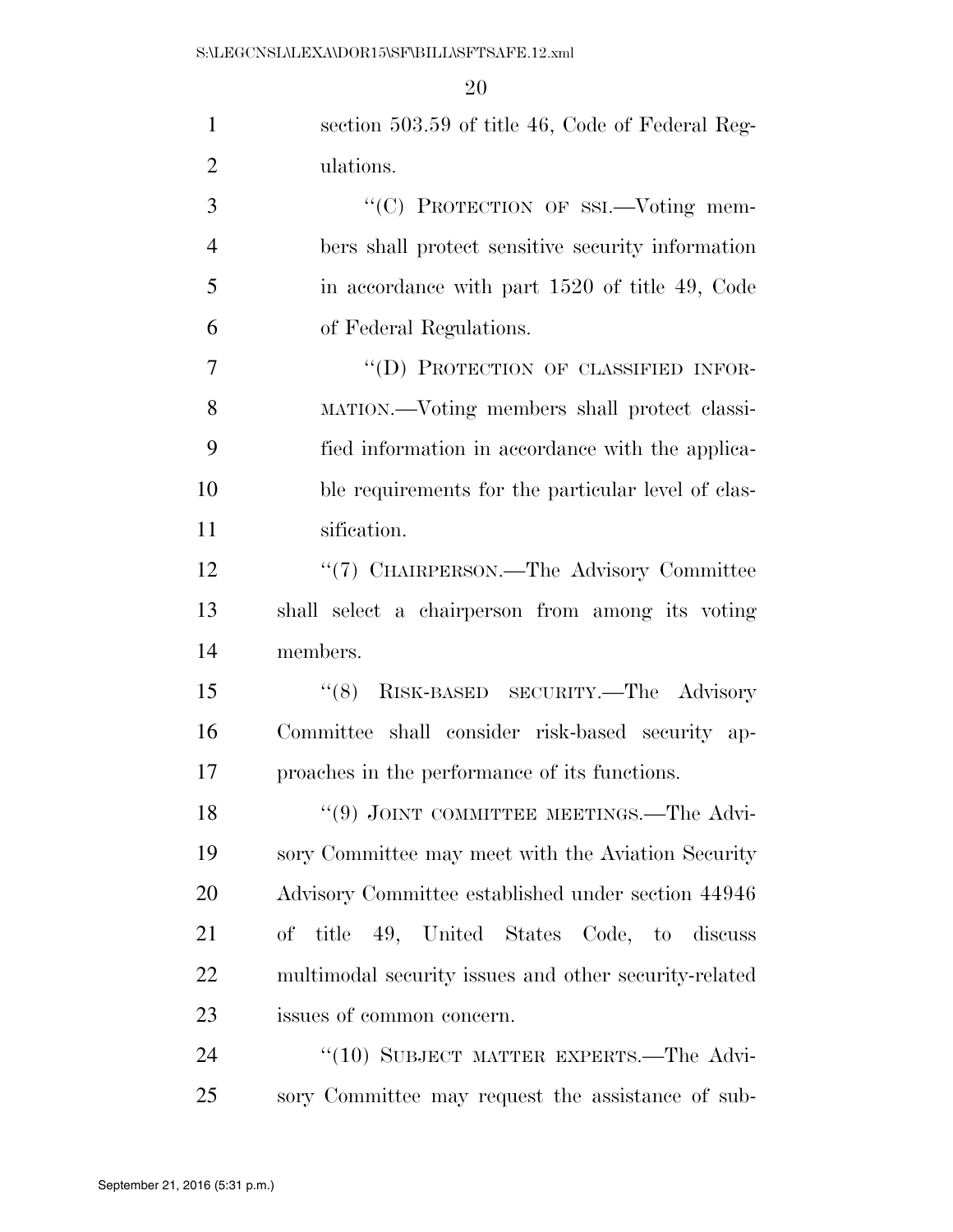ject matter experts with expertise related to the ju-risdiction of the Advisory Committee.''.

(b) ADVISORY COMMITTEE MEMBERS.—

 (1) VOTING MEMBERS.—Not later than 180 days after the date of enactment of this Act, the Ad- ministrator shall appoint the voting members of the Surface Transportation and Maritime Security Advi- sory Committee established pursuant to section 404 of the Homeland Security Act of 2002, as added by subsection (a). The voting members shall consist of representatives of each surface transportation mode and the maritime mode.

 (2) NONVOTING MEMBERS.—Not later than 90 days after the date of enactment of this Act, each Federal Government department and agency with regulatory authority over a mode of surface trans- portation or maritime, as the Administrator con- siders appropriate, shall designate an appropriate representative to serve as a nonvoting member of the Surface Transportation and Maritime Security Advi-sory Committee.

 (c) TABLE OF CONTENTS.—The table of contents in section 1(b) of the Homeland Security Act of 2002 (Public Law 107–296; 116 Stat. 2135) is amended by inserting after the item relating to section 403 the following: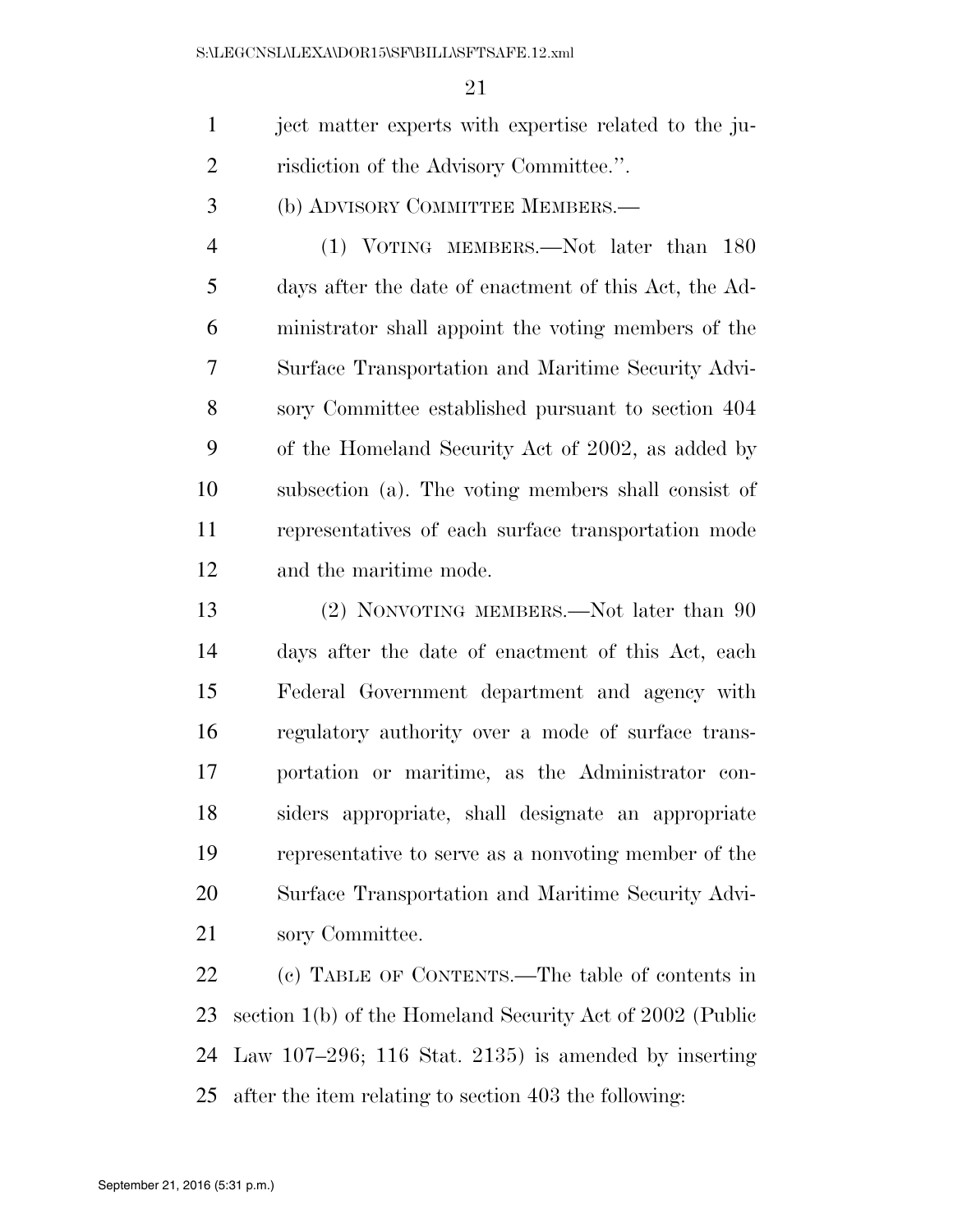''Sec. 404. Surface Transportation and Maritime Security Advisory Committee.''.

## **SEC. 9. REVIEW OF EXPLOSIVES DETECTION CANINE TEAM PROGRAM.**

 Not later than 180 days after the date of enactment of this Act, the Inspector General of the Department shall—

 $6 \qquad (1) \text{ review}$ —

 (A) the Transportation Security Adminis- tration's deployment strategy for explosive de- tection canine teams, including consideration of whether the Administration's analysis of risk to transportation facilities and transportation sys-12 tems is appropriate;

 (B) the canine training, handler training, ongoing training, and updates to such training; and

 (C) the use of the assets during high threat periods, including the reallocation of Na- tional Explosives Detection Canine Team Pro- gram resources during high threat periods; and (2) submit to Congress a report on the review, including any recommendations on the appropriate number of canine assets needed to enhance security at high risk facilities, such as high volume passenger transportation systems and facilities.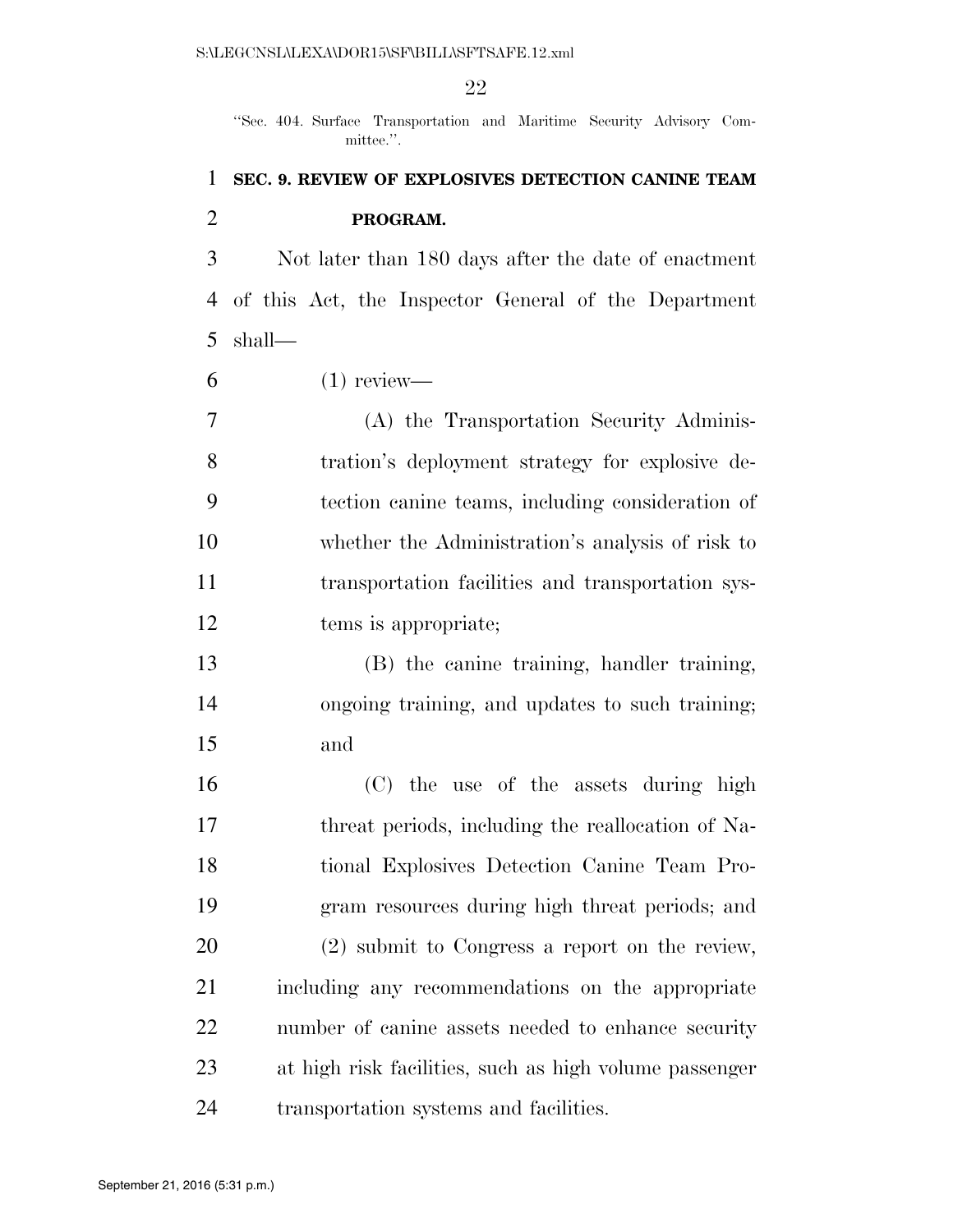### **SEC. 10. EXPLOSIVE DETECTION TECHNOLOGY.**

 The Secretary, in coordination with the Director of the National Institute of Standards and Technology, shall research and facilitate next generation technologies to de- tect explosives in transportation systems and transpor-tation facilities.

# **SEC. 11. EXPANSION OF NATIONAL EXPLOSIVES DETEC-TION CANINE TEAM PROGRAM.**

 (a) DEFINITIONS.—In this section, the term ''explo- sives detection canine team'' means a canine and a canine handler that are trained to detect explosives, radiological materials, chemical, nuclear or biological weapons, or other threats as defined by the Secretary.

 (b) IN GENERAL.—The Secretary may encourage State, local, and tribal governments and private owners of high-risk transportation facilities to strengthen security through the use of explosives detection canine teams.

(c) INCREASED CAPACITY.—

 (1) IN GENERAL.—Before the date the Inspec- tor General of the Department submits the report under section 9, the Secretary may increase the number of State and local maritime and surface transportation canines by not more than 70 explo-sives detection canine teams.

 (2) ADDITIONAL TEAMS.—Beginning on the date the Inspector General of the Department sub-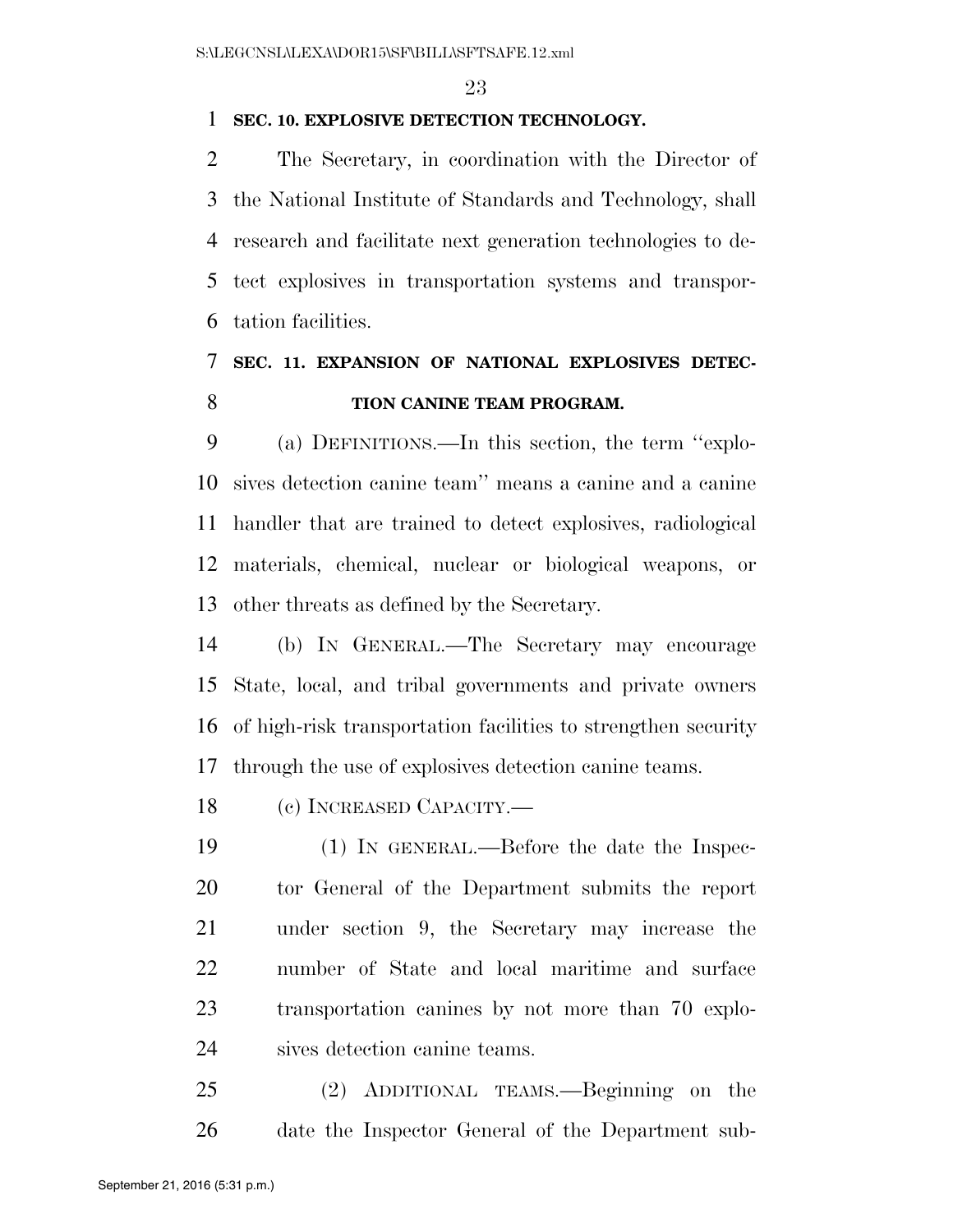| $\mathbf{1}$   | mits the report under section 9, the Secretary may    |
|----------------|-------------------------------------------------------|
| $\overline{2}$ | incrementally increase the number of additional ex-   |
| 3              | plosives detection canine teams described in para-    |
| $\overline{4}$ | graph $(1)$ to not more than 200 more than are in     |
| 5              | service on the date of enactment of this Act or to    |
| 6              | not more than the total number of additional explo-   |
| 7              | sive detection canine teams recommended by the In-    |
| 8              | spector General in that report, whichever is less.    |
| 9              | (d) DEPLOYMENT.—The Secretary shall—                  |
| 10             | (1) use the additional explosives detection ca-       |
| 11             | nine teams as part of the Department's efforts to     |
| 12             | strengthen security across the Nation's surface and   |
| 13             | maritime transportation networks;                     |
| 14             | (2) make available explosives detection canine        |
| 15             | teams to all modes of transportation, subject to the  |
| 16             | requirements under section 7, for high-risk areas or  |
| 17             | to address specific threats, on an as-needed basis    |
| 18             | and as otherwise determined appropriate by the Sec-   |
| 19             | retary; and                                           |
| 20             | (3) consider specific needs and training require-     |
| 21             | ments for explosives detection can ne teams to be de- |
| 22             | ployed across the Nation's surface transportation     |
| 23             | network, including in venues of multiple modes of     |
| 24             | transportation, as the Secretary considers appro-     |
| 25             | priate.                                               |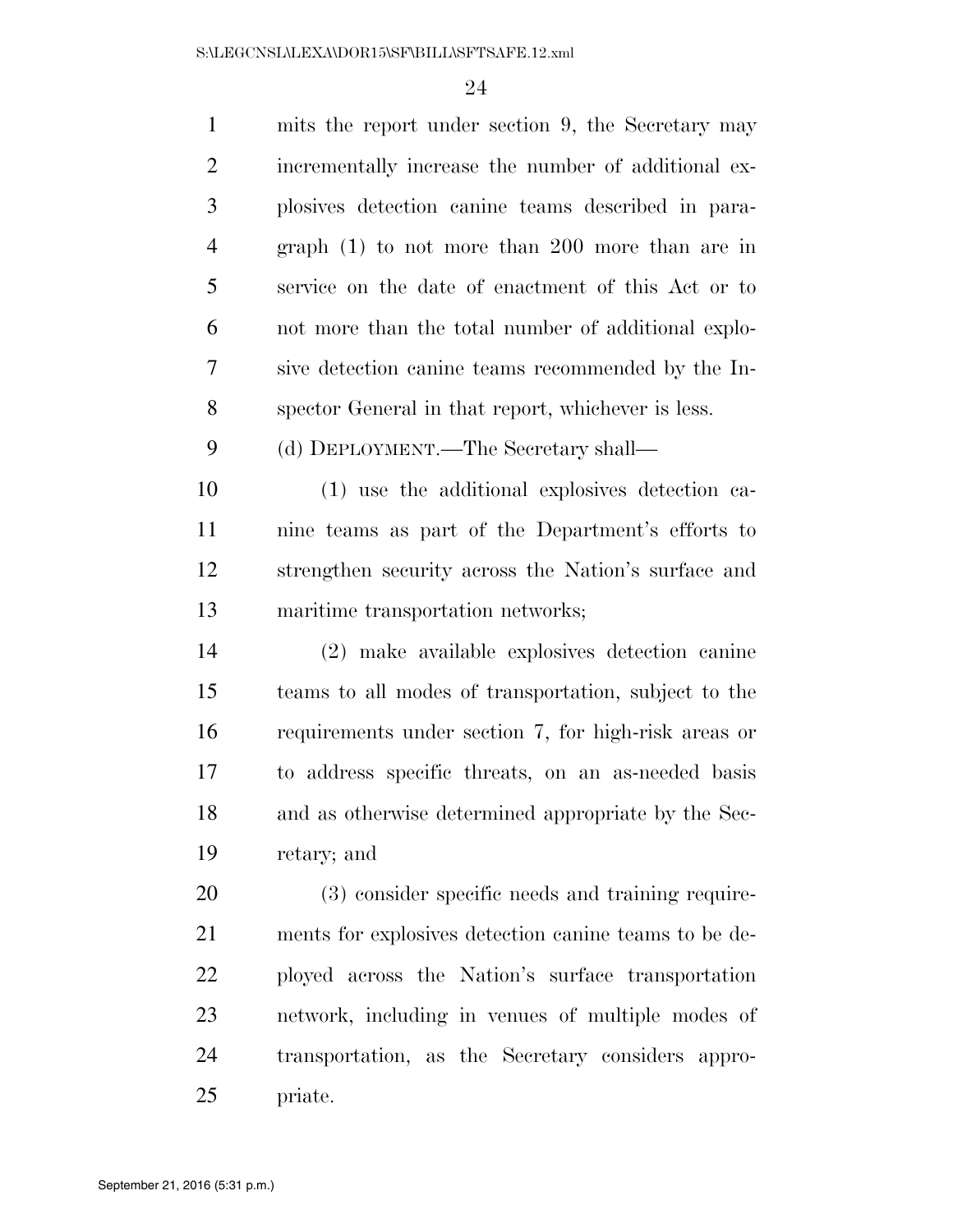(e) AUTHORIZATION.—There are authorized to be ap- propriated to the Secretary such sums as may be nec- essary to carry out this section for each of fiscal years 2016 through 2020.

## **SEC. 12. STUDY ON SECURITY STANDARDS AND PRACTICES FOR MASS TRANSIT AND PASSENGER RAIL.**

 (a) SECURITY STANDARDS AND PRACTICES FOR MASS TRANSIT AND PASSENGER RAIL.—The Comptroller General of the United States shall conduct a study that compares and develops best practices, including cybersecurity, relating to the security standards and prac- tices related to mass transit, passenger rail networks, and public areas of other transportation systems employed by the Transportation Security Administration, Amtrak, State and local governments, operators of mass transit and passenger rail services, and relevant entities in foreign countries.

 (b) REPORT.—Not later than 18 months after the date of enactment of this Act, the Comptroller General shall issue a report that contains—

 (1) the findings of the study conducted under subsection (a); and

 (2) any recommendations on changes regarding security standards and practices to secure mass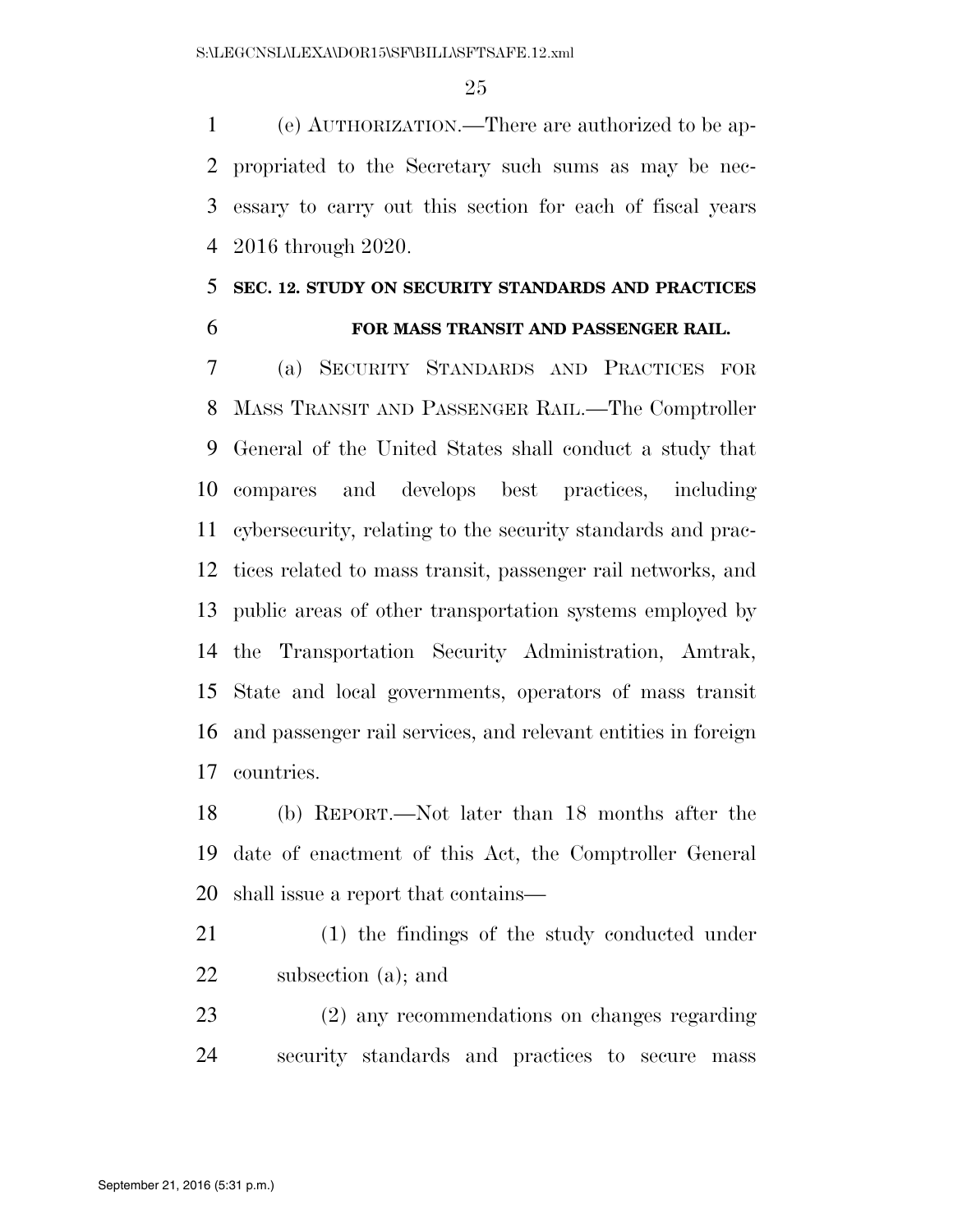transit and passenger rail networks against terrorist 2 threats.

#### **SEC. 13. RAIL SECURITY SERVICES.**

 (a) RAIL SECURITY SERVICES.—The Comptroller General shall conduct a study of rail security provided by the Transportation Security Administration to rail carrier and mass transit systems.

 (b) REQUIREMENTS.—In conducting the study under subsection (a), the Comptroller General shall—

 (1) assess the effectiveness of the the Adminis- tration and stakeholders in improving the security of rail and mass transit surface transportation;

 (2) assess the Administration's and stake- holders' projected needs and associated costs, includ- ing funding and personnel, to improve and address security threats for the security of rail and mass transit surface transportation; and

 (3) assess the preparedness of high-risk surface transportation facilities to prevent and respond to security threats.

 (c) REPORT.—Not later than 18 months after the date of enactment of this Act, the Comptroller General shall issue a report that contains the findings of the study conducted under subsection (a);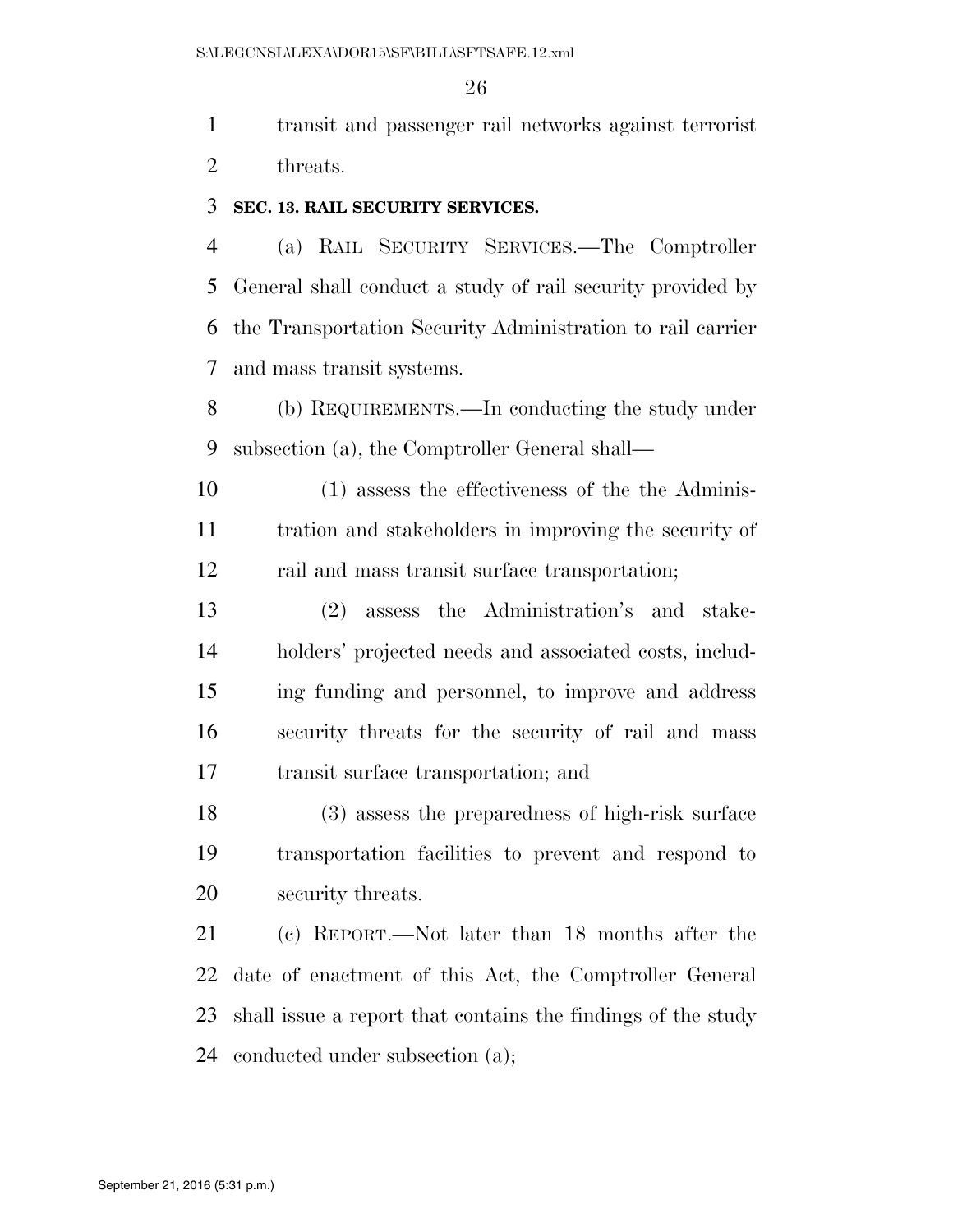### **SEC. 14. SYSTEMWIDE AMTRAK SECURITY UPGRADES.**

 (a) RAILROAD SECURITY ASSISTANCE.—Section 1513(b) of the Implementing Recommendations of the 9/ 11 Commission Act of 2007 (6 U.S.C. 1163(b)) is amend-ed—

- (1) in paragraph (1), by striking the period at the end and inserting ''including communications interoperability where appropriate with relevant out-side agencies and entities.'';
- 10  $(2)$  in paragraph (5), by striking "security of" 11 and inserting "security and preparedness of";

 (3) in paragraph (7), by striking ''security threats'' and inserting ''security threats and pre- paredness, including connectivity to the National Terrorist Screening Center''; and

 (4) in paragraph (9), by striking ''and security officers'' and inserting '', security, and preparedness officers''.

 (b) SPECIFIC PROJECTS.—Section 1514(a)(3) of the Implementing Recommendations of the 9/11 Commission Act of 2007 (6 U.S.C. 1164(a)(3)) is amended—

 (1) in subparagraph (D) by inserting '', or to connect to the National Terrorism Screening Center watchlist'' after ''Secretary'';

25 (2) in subparagraph  $(G)$ , by striking "; and" at 26 the end and inserting a semicolon;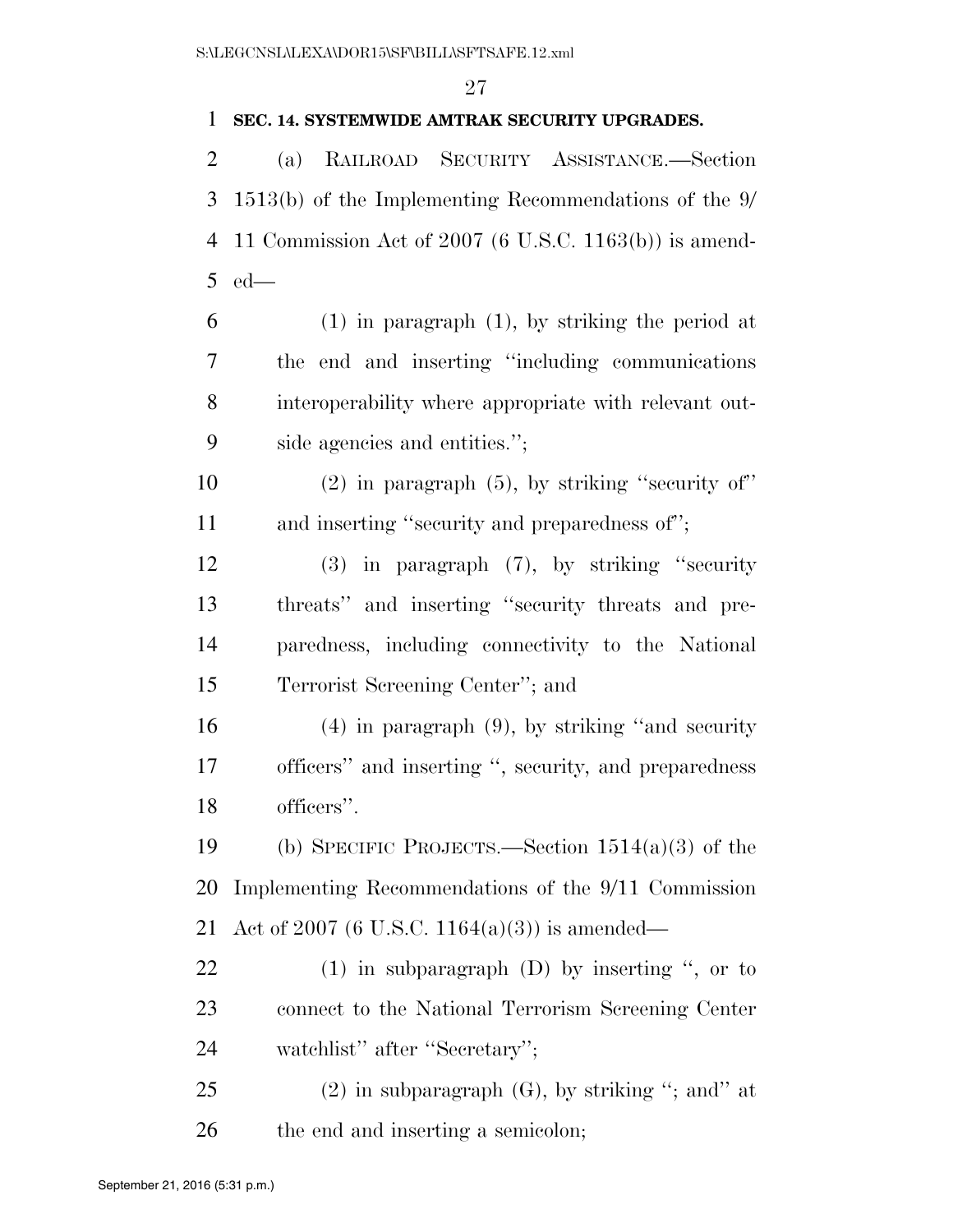S:\LEGCNSL\LEXA\DOR15\SF\BILL\SFTSAFE.12.xml

| $\mathbf{1}$   | $(3)$ in subparagraph $(H)$ by striking the period          |
|----------------|-------------------------------------------------------------|
| $\overline{2}$ | at the end and inserting a semicolon; and                   |
| 3              | (4) by adding at the end the following:                     |
| $\overline{4}$ | "(I) for improvements to passenger                          |
| 5              | verification systems; and                                   |
| 6              | $\lq\lq(J)$ for improvements to employee and                |
| $\overline{7}$ | contractor verification systems, including iden-            |
| 8              | tity verification technology.".                             |
|                |                                                             |
| 9              | SEC. 15. PASSENGER RAIL VETTING.                            |
| 10             | (a) IN GENERAL.—Not later than 180 days after the           |
| 11             | date on which the Amtrak Chief of Police and the Amtrak     |
| 12             | Board of Directors jointly submit a request to the Admin-   |
| 13             | istrator, the Administrator shall issue a decision on the   |
| 14             | use by Amtrak of the Transportation Security Administra-    |
|                | 15 tion's Secure Flight Program or a similar passenger vet- |
|                | 16 ting system to enhance passenger rail security.          |

 (b) STRATEGIC PLAN.—The decision under sub- section (a) shall include a strategic plan for working with rail stakeholders to enhance passenger rail security by vet- ting passengers using terrorist watch lists maintained by the Federal Government or a similar passenger vetting system maintained by the Transportation Security Admin-istration.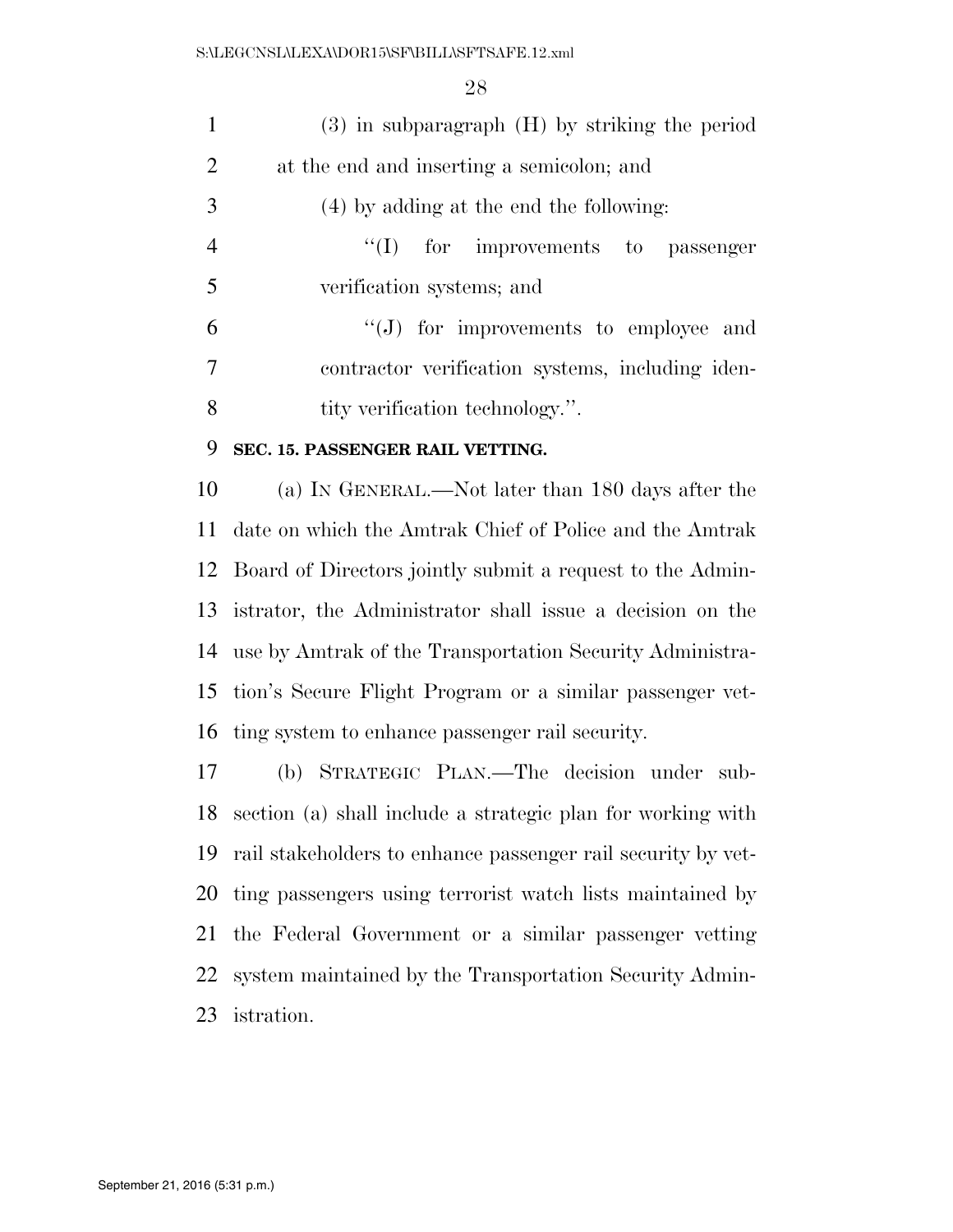### **SEC. 16. SURFACE TRANSPORTATION INSPECTORS.**

 Not later than 180 days after the date of enactment of this Act, the Comptroller General of the United States shall submit a report to Congress that—

 (1) identifies the roles and responsibilities of surface transportation security inspectors authorized under section 1304 of the Implementing Rec- ommendations of the 9/11 Commission Act of 2007 (6 U.S.C. 1113);

 (2) determines the extent to which the Trans- portation Security Administration has used a risk- based, strategic approach to determine the appro- priate number of surface transportation security in- spectors and resource allocation across surface transportation modes and field offices;

 (3) determines if the Transportation Security Administration's surface transportation policies and regulations are risk-based;

 (4) determines whether opportunities exist to improve risk-based policies and regulations;

 (5) determines whether surface transportation security inspectors—

 (A) have appropriate qualifications to help secure and inspect surface transportation sys-tems; and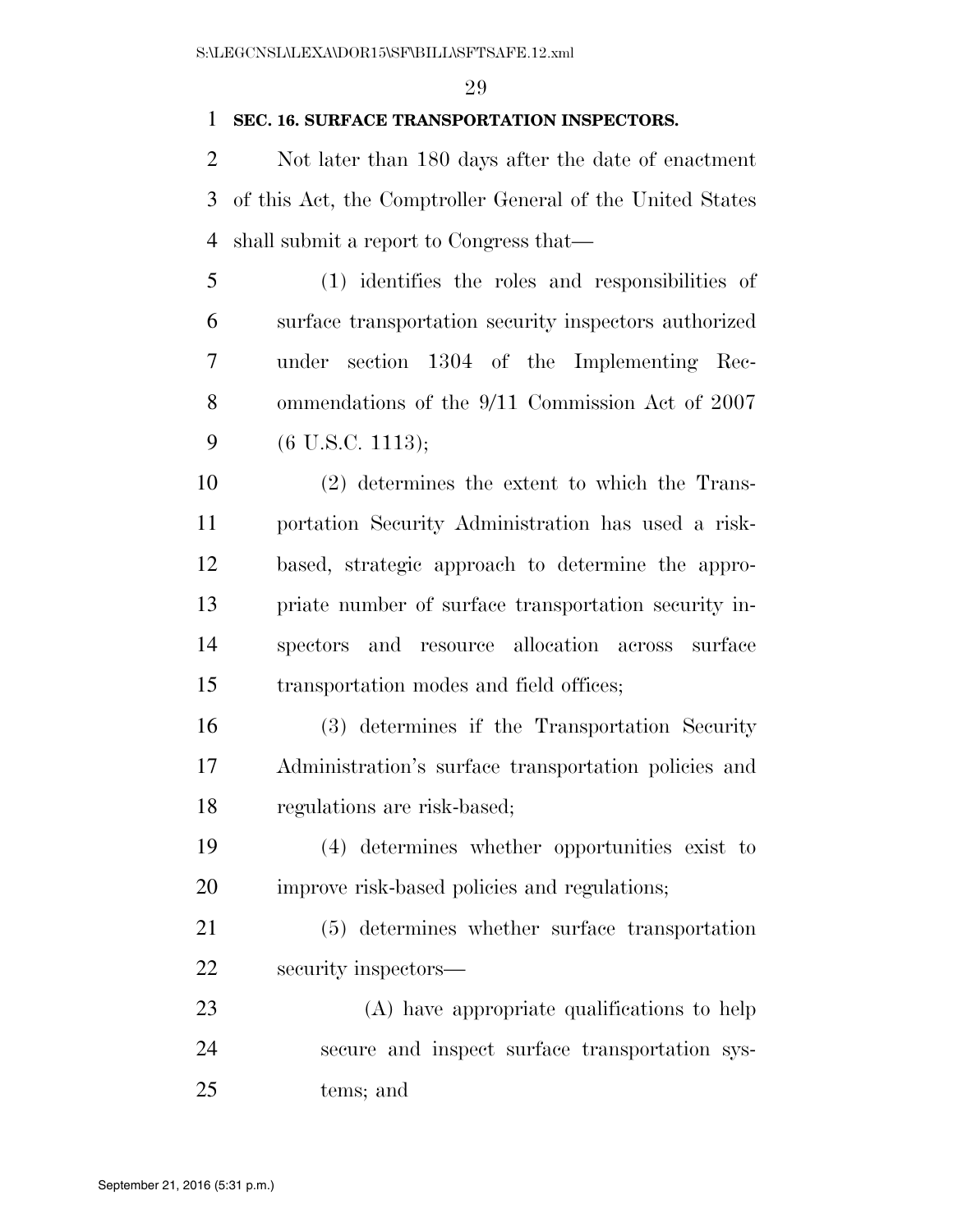| $\mathbf{1}$   | (B) have adequate experience and training              |
|----------------|--------------------------------------------------------|
| $\overline{2}$ | to perform the responsibilities identified under       |
| 3              | paragraph $(1)$ ;                                      |
| $\overline{4}$ | (6) evaluates feedback from regulated surface          |
| 5              | transportation industry stakeholders on the effective- |
| 6              | ness of surface transportation security inspectors     |
| 7              | and inspection programs to the overall security of     |
| 8              | the surface transportation systems of such stake-      |
| 9              | holders;                                               |
| 10             | (7) evaluates the consistency of surface trans-        |
| 11             | portation inspections and regulatory enforcement;      |
| 12             | (8) identifies any duplication or redundancy be-       |
| 13             | tween the Transportation Security Administration       |
| 14             | and the Department of Transportation relating to       |
| 15             | surface transportation security inspections or over-   |
| 16             | sight; and                                             |
| 17             | (9) provides recommendations, if any, relating         |
| 18             | $to-$                                                  |
| 19             | (A) the risk-based use of inspection re-               |
| 20             | sources for security enhancement in surface and        |
| 21             | maritime transportation; and                           |
| 22             | (B) improvements to the Transportation                 |
| 23             | Security Administration's Surface Transpor-            |
| 24             | tation Security Inspection Program, including          |
| 25             | changes in organizational and supervisory              |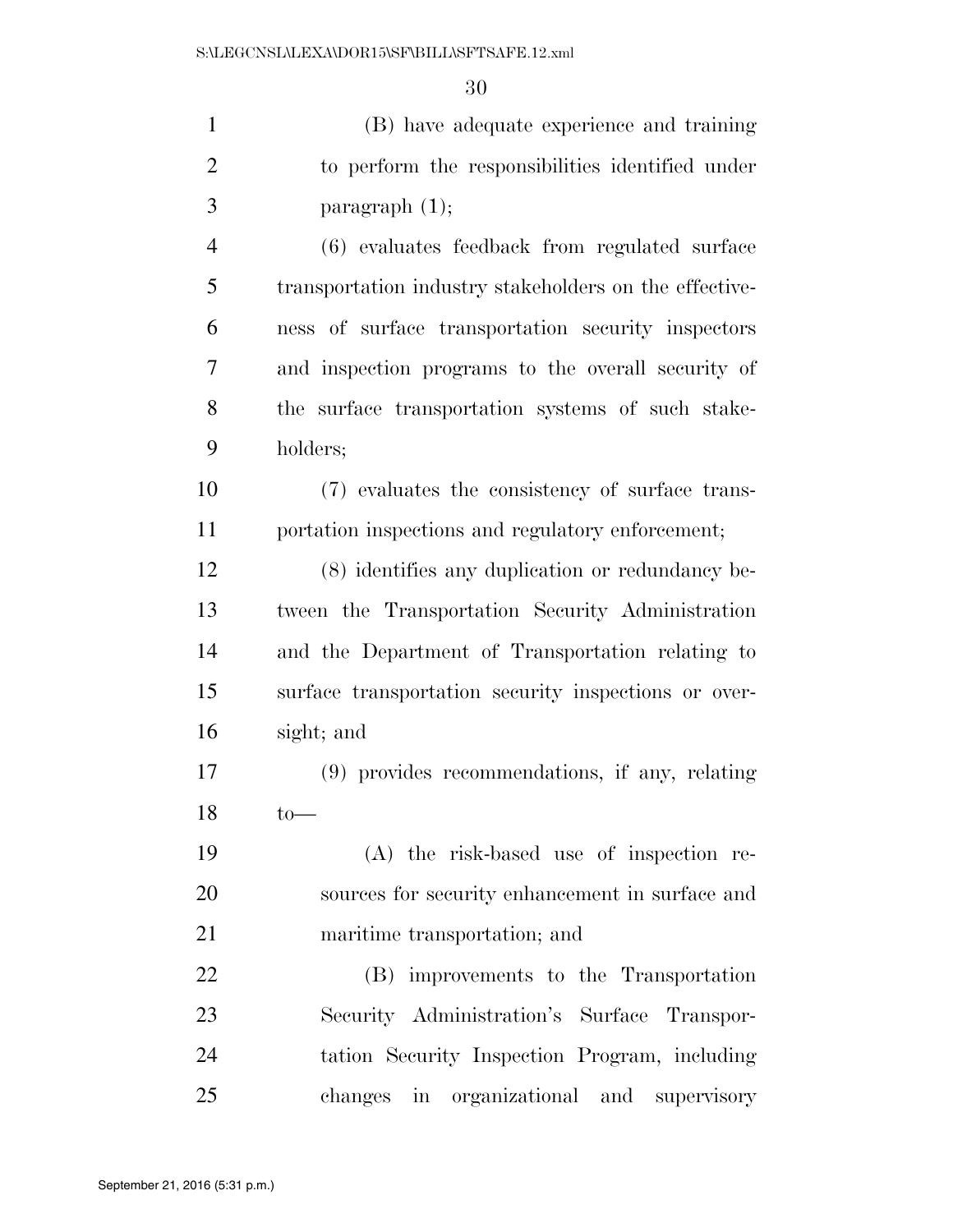| $\mathbf{1}$   | structures and coordination procedures to en-        |
|----------------|------------------------------------------------------|
| $\overline{2}$ | hance consistency and effectiveness in inspec-       |
| 3              | tion and compliance activities.                      |
| $\overline{4}$ | SEC. 17. TRANSPORTATION WORKER IDENTIFICATION CRE-   |
| 5              | DENTIAL IMPROVEMENTS AND ASSESSMENT.                 |
| 6              | (a) CREDENTIAL IMPROVEMENTS.-                        |
| 7              | $(1)$ In GENERAL.—Not later than 60 days after       |
| 8              | the date of enactment of this Act, the Administrator |
| 9              | shall establish a process to improve background      |
| 10             | checks and terrorism vetting processes that in-      |
| 11             | cludes—                                              |
| 12             | (A) establishing an entity within the Office         |
| 13             | of Intelligence and Analysis to provide guidance     |
| 14             | on security threat assessment processes;             |
| 15             | (B) conducting a comprehensive risk anal-            |
| 16             | ysis of the security threat assessment processes     |
| 17             | to identify areas needing additional internal        |
| 18             | controls and quality assurance procedures and        |
| 19             | implementing those procedures;                       |
| 20             | (C) improving fraud detection techniques,            |
| 21             | such as—                                             |
| 22             | (i) establishing benchmarks and a                    |
| 23             | process for electronic document validation;          |
| 24             | requiring annual training for<br>(ii)                |
| 25             | Trusted Agents; and                                  |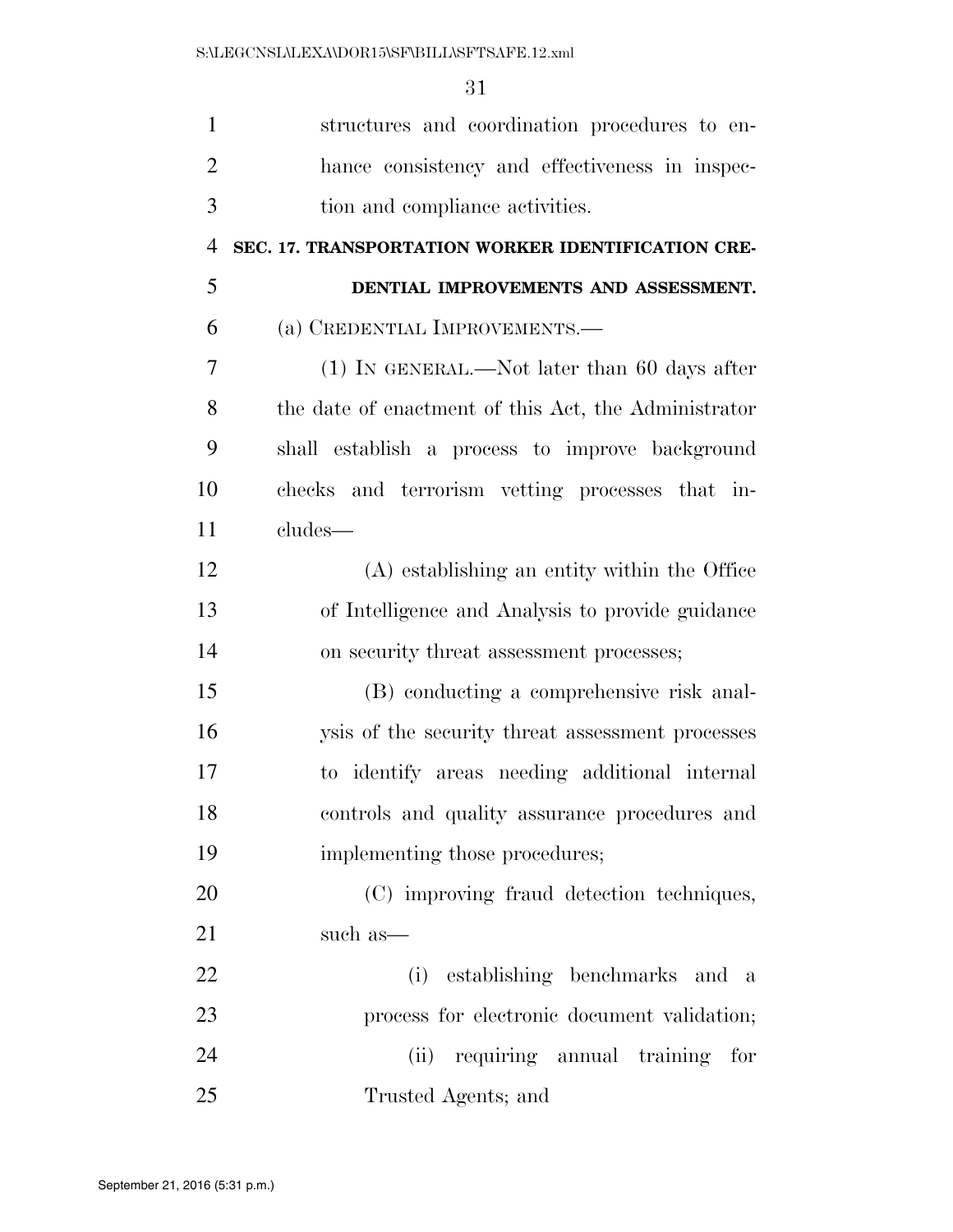| $\mathbf{1}$   | (iii) establishing a process to review                |
|----------------|-------------------------------------------------------|
| $\overline{2}$ | and analyze additional information pro-               |
| 3              | vided by Trusted Agents during the review             |
| $\overline{4}$ | process;                                              |
| 5              | (D) updating guidance and finalizing a                |
| 6              | manual for Trusted Agents and adjudicators to         |
| 7              | ensure clear guidance on processes and regula-        |
| 8              | tions; and                                            |
| 9              | (E) establishing quality controls to ensure           |
| 10             | consistent procedures to review adjudication de-      |
| 11             | cisions and terrorism vetting decisions.              |
| 12             | (2) REPORT.—Not later than 2 years after the          |
| 13             | date of enactment of this Act, the Inspector General  |
| 14             | of the Department shall submit a report to Congress   |
| 15             | that evaluates the implementation of the improve-     |
| 16             | ments described in paragraph (1).                     |
| 17             | (b) COMPREHENSIVE SECURITY ASSESSMENT<br>OF           |
| 18             | THE TRANSPORTATION SECURITY CARD PROGRAM.             |
| 19             | $(1)$ In GENERAL.—Not later than 60 days after        |
| 20             | the date of enactment of this Act, the Secretary      |
| 21             | shall commission an assessment of the effectiveness   |
| 22             | of the transportation security card program (re-      |
| 23             | ferred to in this section as "Program") required      |
| 24             | under section 70105 of title 46, United States Code,  |
| 25             | at enhancing security and reducing security risks for |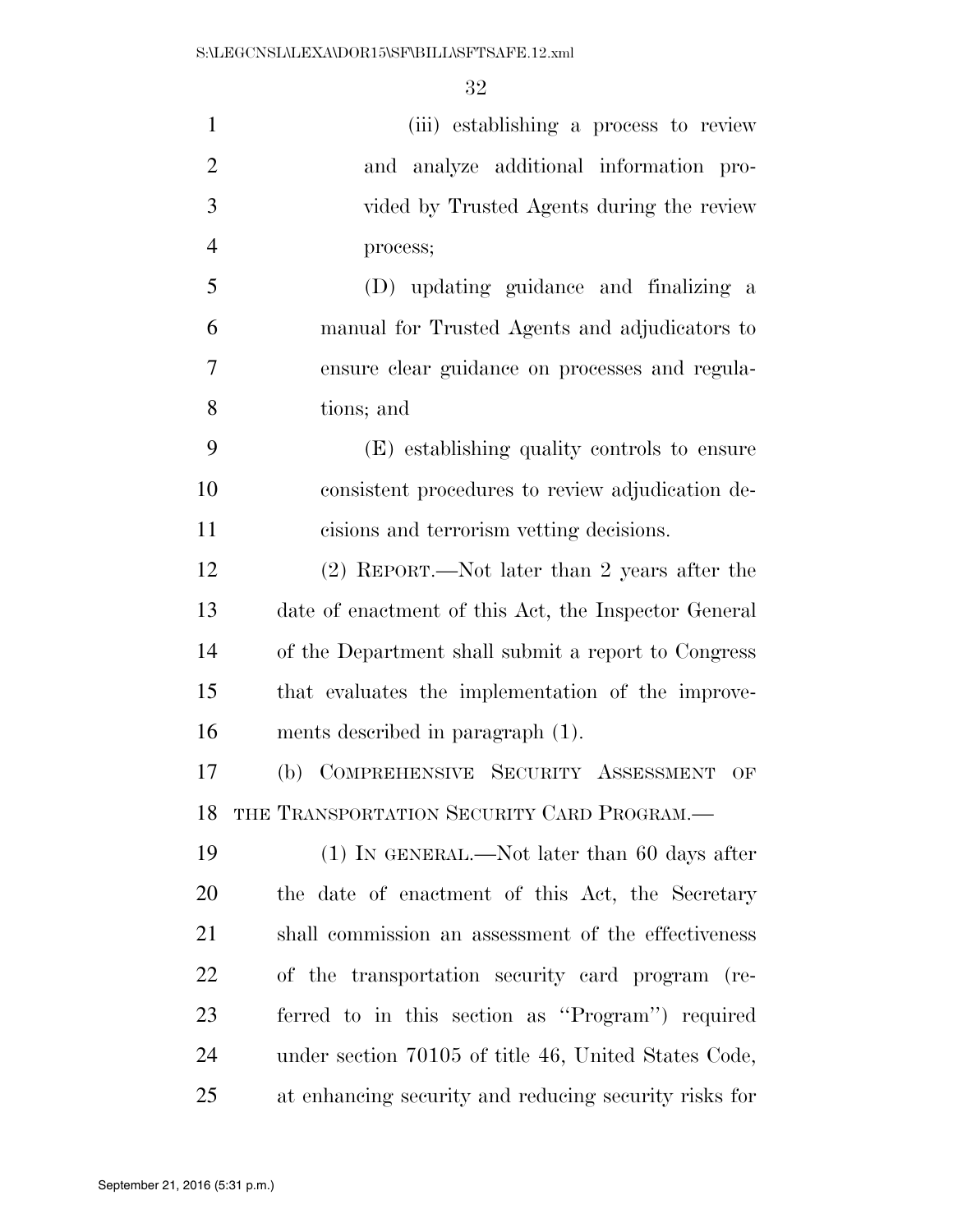| $\mathbf{1}$   | facilities and vessels regulated under chapter 701 of |
|----------------|-------------------------------------------------------|
| $\overline{2}$ | such title.                                           |
| 3              | (2) LOCATION.—The assessment commissioned             |
| $\overline{4}$ | under paragraph (1) shall be conducted by a re-       |
| 5              | search organization with significant experience in    |
| 6              | port or maritime security, such as—                   |
| 7              | (A) a national laboratory;                            |
| 8              | (B) a university-based center within the              |
| 9              | Science and Technology Directorate's centers of       |
| 10             | excellence network; or                                |
| 11             | (C) a qualified federally-funded research             |
| 12             | and development center.                               |
| 13             | (3) CONTENTS.—The assessment commissioned             |
| 14             | under paragraph $(1)$ shall—                          |
| 15             | (A) review the credentialing process by de-           |
| 16             | termining-                                            |
| 17             | the appropriateness of vetting<br>(i)                 |
| 18             | standards;                                            |
| 19             | (ii) whether the fee structure ade-                   |
| 20             | quately reflects the current costs of vet-            |
| 21             | ting;                                                 |
| 22             | (iii) whether there is unnecessary re-                |
| 23             | dundancy or duplication with other                    |
| 24             | Federal- or State-issued transportation se-           |
| 25             | curity credentials; and                               |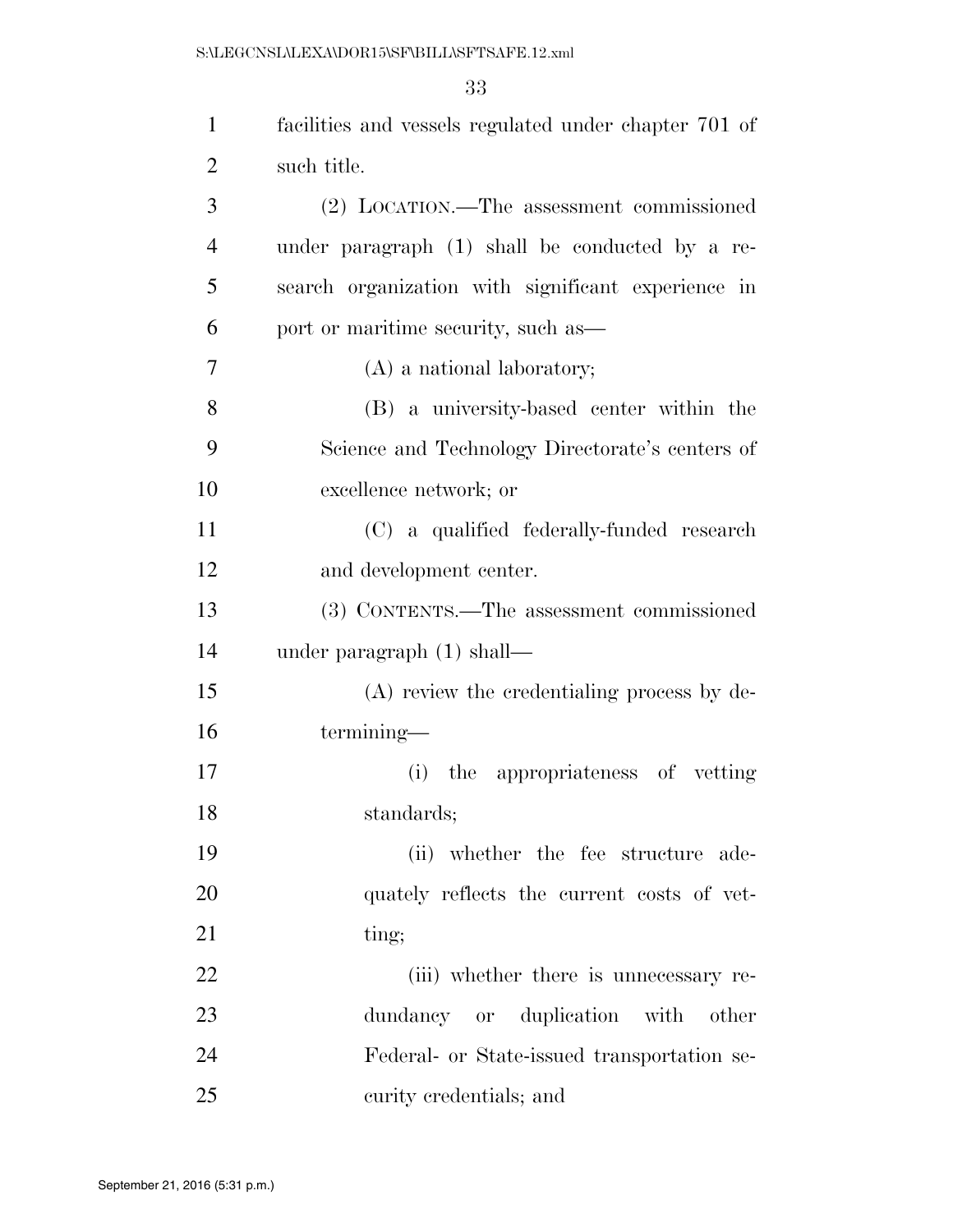| $\mathbf{1}$   | (iv) the appropriateness of having var-           |
|----------------|---------------------------------------------------|
| $\overline{2}$ | ied Federal and State threat assessments          |
| 3              | and access controls;                              |
| $\overline{4}$ | (B) review the process for renewing appli-        |
| 5              | cations for Transportation Worker Identifica-     |
| 6              | tion Credentials, including the number of days    |
| 7              | it takes to review application, appeal, and waiv- |
| 8              | er requests for additional information; and       |
| 9              | (C) review the security value of the Pro-         |
| 10             | $\gamma$ gram by                                  |
| 11             | (i) evaluating the extent to which the            |
| 12             | Program, as implemented, addresses                |
| 13             | known or likely security risks in the mari-       |
| 14             | time and port environments;                       |
| 15             | (ii) evaluating the potential for a non-          |
| 16             | biometric credential alternative;                 |
| 17             | (iii) identifying the technology, busi-           |
| 18             | ness process, and operational impacts of          |
| 19             | the use of the transportation security card       |
| 20             | and transportation security card readers in       |
| 21             | the maritime and port environments;               |
| 22             | (iv) assessing the costs and benefits of          |
| 23             | the Program, as implemented; and                  |
| 24             | (v) evaluating the extent to which the            |
| 25             | Secretary has addressed the deficiencies in       |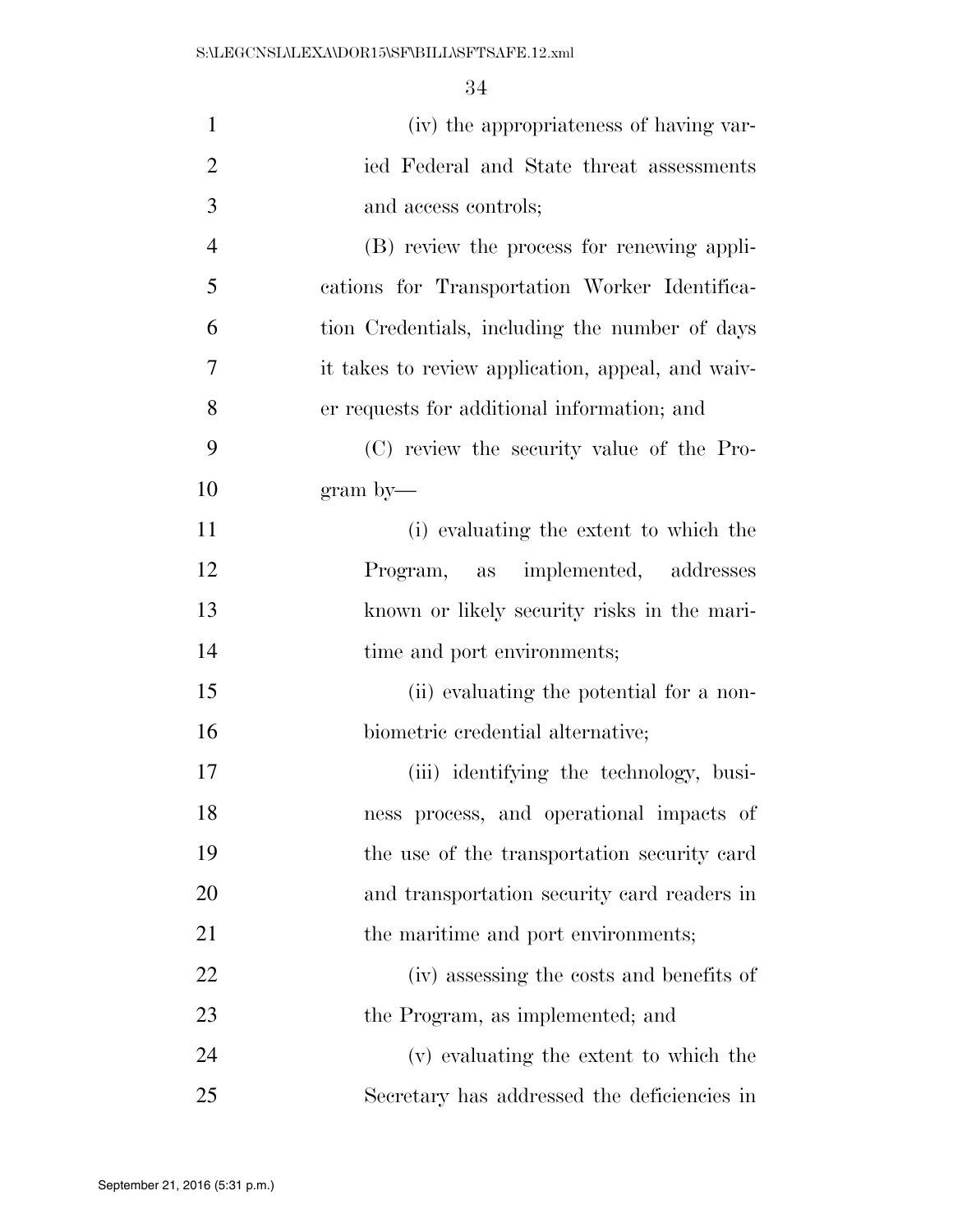the Program identified by the Government Accountability Office and the Inspector General of the Department before the date of enactment of this Act.

 (4) DEADLINES.—The assessment commis- sioned under paragraph (1) shall be completed not later than 1 year after the date on which the assess-ment is commissioned.

 (c) CORRECTIVE ACTION PLAN; PROGRAM RE- FORMS.—If the assessment commissioned under sub- section (b) identifies a deficiency in the effectiveness of the Program, the Secretary, not later than 60 days after the date on which the assessment is completed, shall sub- mit a corrective action plan to the Committee on Com- merce, Science, and Transportation of the Senate, the Committee on Homeland Security of the House of Rep- resentatives, and the Committee on Transportation and Infrastructure of the House of Representatives that—

(1) responds to findings of the assessment;

 (2) includes an implementation plan with benchmarks;

 (3) may include programmatic reforms, revi- sions to regulations, or proposals for legislation; and (4) shall be considered in any rulemaking by the Department relating to the Program.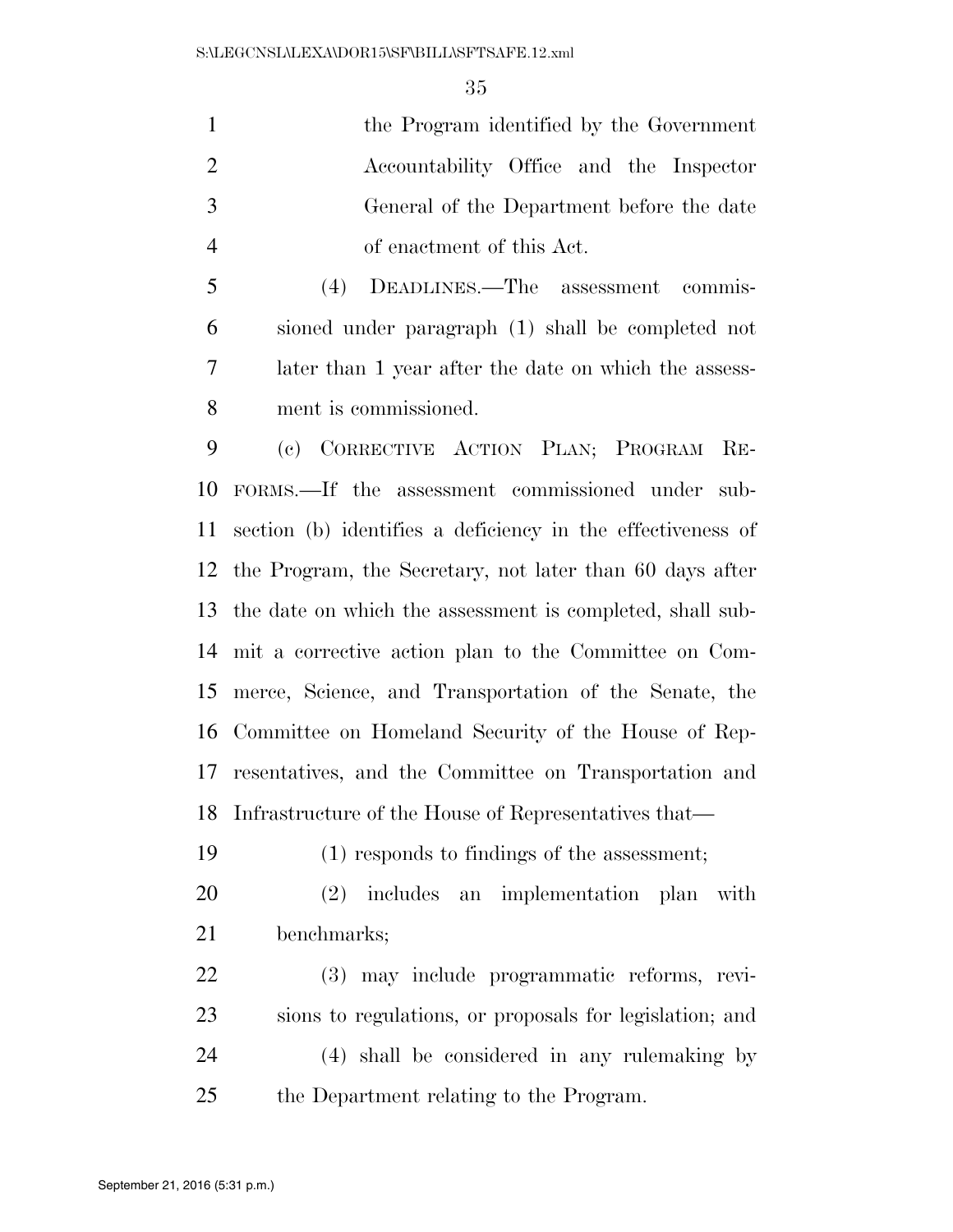(d) INSPECTOR GENERAL REVIEW.—If a corrective action plan is submitted under subsection (c), the Inspec-tor General of the Department shall—

 (1) not later than 120 days after such submis- sion, review the extent to which such plan imple-ments the requirements under subsection (c); and

 (2) not later than 18 months after such submis- sion, and annually thereafter for the subsequent 3 years, submit a report to the congressional commit- tees set forth in subsection (c) that describes the progress of the implementation of such plan.

### **SEC. 18. MILITARY PRIORITY FOR TWIC APPLICATIONS.**

 (a) DEFINITION OF ELIGIBLE SERVICE MEMBER.— In this section, the term ''eligible service member'' means a member of the Armed Forces who is a member of the reserves or is undergoing separation, discharge, or release from the Armed Forces under honorable conditions during the period of effectiveness.

 (b) PRIORITY PROCESSING OF CERTAIN TWIC AP-PLICATIONS.—

 (1) IN GENERAL.—Subject to subsections (c) and (d), and not later than 180 days after the date of enactment of this Act, the Secretary, in consulta- tion with the Secretary of Defense, shall develop a process to prioritize review of an application for a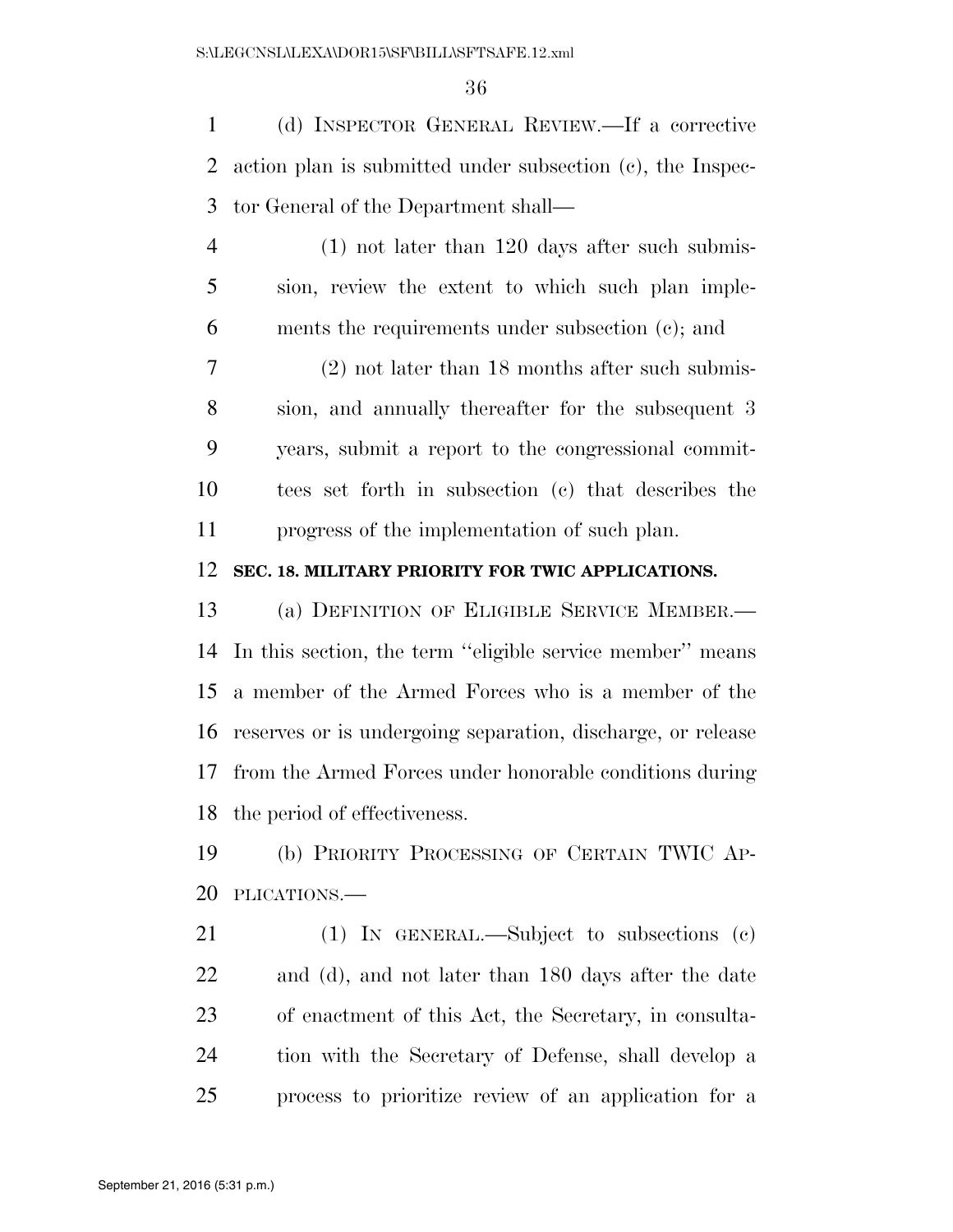| $\mathbf{1}$   | Transportation Worker Identification Credential               |
|----------------|---------------------------------------------------------------|
| $\overline{2}$ | submitted by an eligible service member.                      |
| 3              | (2) REQUIREMENT.—The review and adjudica-                     |
| 4              | tion of an application under paragraph (1) shall be           |
| 5              | completed not later than 14 days after the date on            |
| 6              | which the application is submitted unless—                    |
| 7              | (A) an application is subject to an appeal;                   |
| 8              | <b>or</b>                                                     |
| 9              | (B) the Secretary determines that further                     |
| 10             | documentation is necessary.                                   |
| 11             | (c) PROCESSING TIMES.—The priority processing of              |
| 12             | applications described in subsection $(b)(1)$ shall be imple- |
| 13             | mented and remain in place whenever the average proc-         |
| 14             | essing time for an application for a Transportation Work-     |
| 15             | er Identification Credential exceeds 30 days.                 |
| 16             | (d) MEMORANDUM OF UNDERSTANDING.—The Sec-                     |
| 17             | retary and the Secretary of Defense shall enter into a        |
| 18             | memorandum of understanding that describes the priority       |
| 19             | processing of Transportation Worker Identification Cre-       |
| 20             | dential applications under subsection (b).                    |
| 21             | (e) REPORT.—Not later than 1 year after the date              |
| 22             | of enactment of this Act, the Secretary shall submit a re-    |
| 23             | port to the Committee on Commerce, Science, and Trans-        |
| 24             | portation of the Senate and the Committee on Homeland         |
| 25             | Security of the House of Representatives that—                |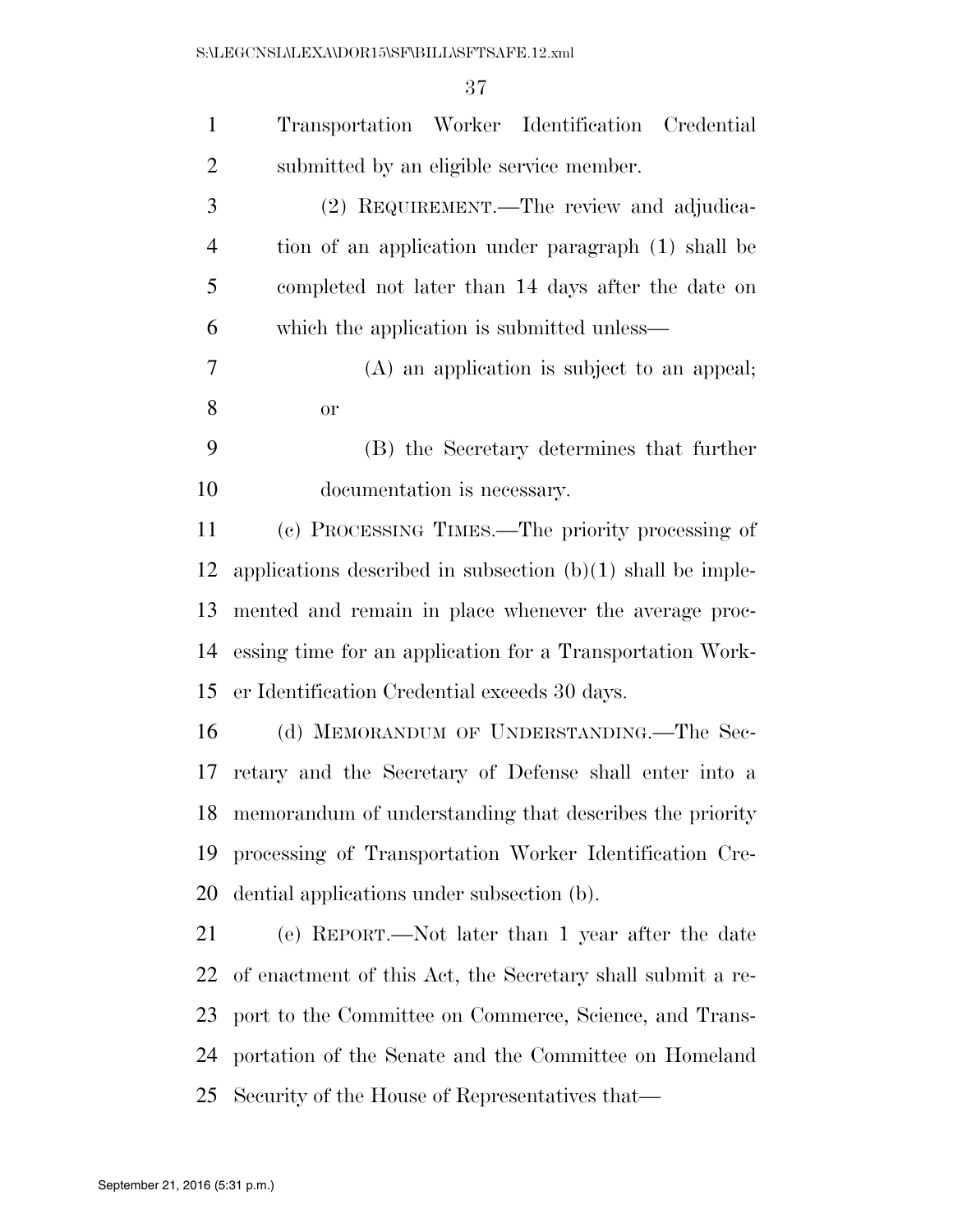| $\mathbf{1}$   | (1) includes a copy of the memorandum of un-        |
|----------------|-----------------------------------------------------|
| $\overline{2}$ | derstanding described in subsection (d);            |
| 3              | $(2)$ identifies the number of days in which the    |
| $\overline{4}$ | average processing time for an application for a    |
| 5              | Transportation Worker Identification Credential ex- |
| 6              | ceeded 30 days;                                     |
| 7              | $(3)$ describes—                                    |
| 8              | (A) the number of eligible service members          |
| 9              | who submitted an application under subsection       |
| 10             | $(b)$ ; and                                         |
| 11             | (B) the number of eligible service members          |
| 12             | described in subparagraph (A) who received a        |
| 13             | Transportation Worker Identification Creden-        |
| 14             | tial; and                                           |
| 15             | (4) for any application submitted under sub-        |
| 16             | section $(b)(1)$ that was not completed before the  |
| 17             | deadline described in subsection $(b)(2)$ —         |
| 18             | (A) the reason the application was not              |
| 19             | completed before such deadline; and                 |
| 20             | (B) a description of the actions that will be       |
| 21             | taken to ensure such applications are completed     |
| 22             | before such deadline.                               |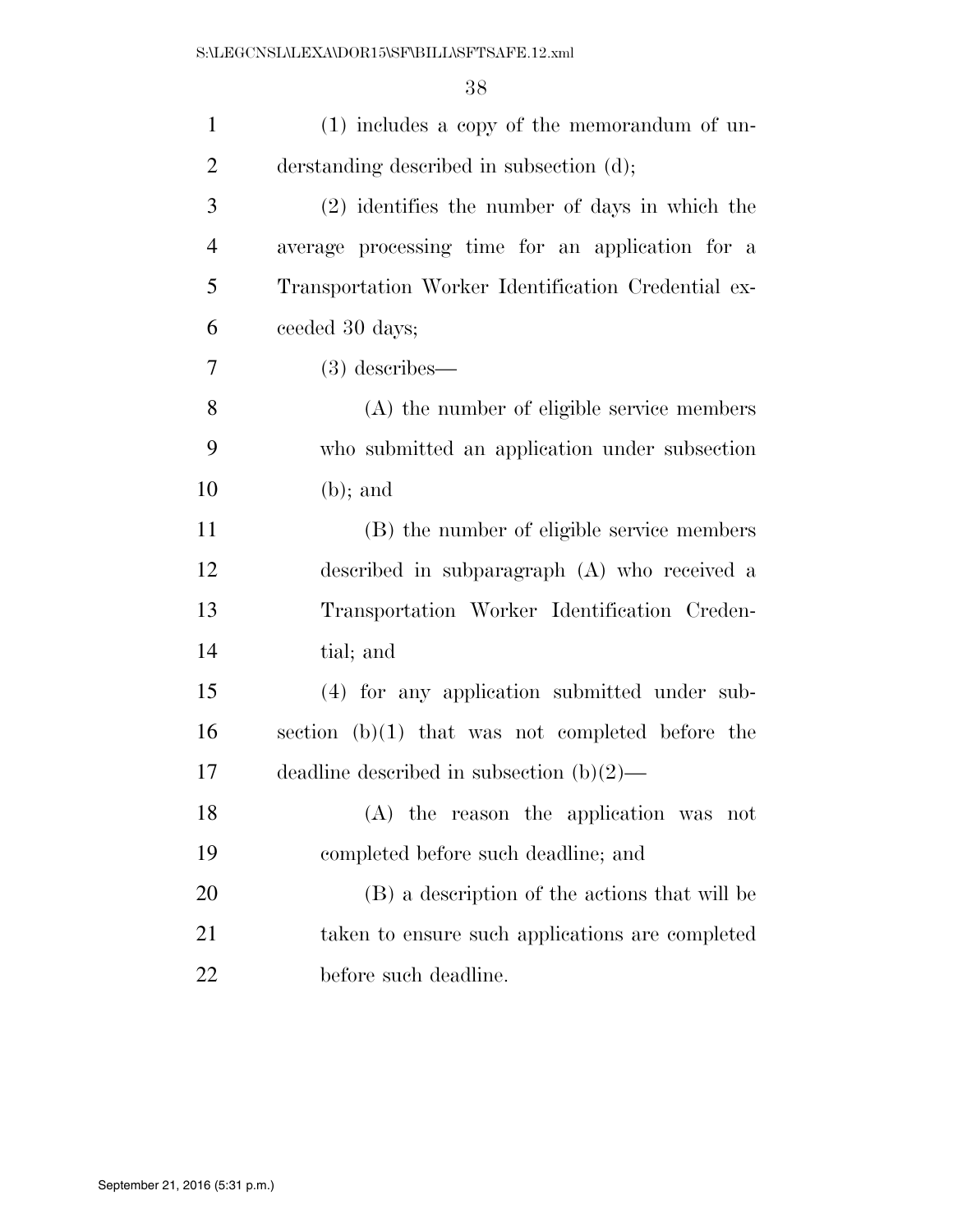| I |
|---|
|   |

| $\mathbf{1}$   | SEC. 19. VOLUNTARY ADOPTION OF TRANSPORTATION          |
|----------------|--------------------------------------------------------|
| $\overline{2}$ | WORKER IDENTIFICATION CREDENTIAL.                      |
| 3              | Section 520 of the Department of Homeland Security     |
| 4              | Appropriations Act, 2004 (6 U.S.C. 469) is amended by  |
| 5              | adding at the end the following:                       |
| 6              | "(c) APPLICATION.—In this section, individuals en-     |
| 7              | gaged in the field of transportation shall include—    |
| 8              | $\lq(1)$ individuals required to obtain a transpor-    |
| 9              | tation worker identification credential under section  |
| 10             | 101.514 of title 33, Code of Federal Regulations;      |
| 11             | $\lq(2)$ individuals required to obtain a hazardous    |
| 12             | materials endorsement on a commercial driver's li-     |
| 13             | cense issued by a State under section 5103a of title   |
| 14             | 49, United States Code; and                            |
| 15             | $\lq(3)$ personnel at a facility that engages in       |
| 16             | loading, unloading, handling, or storage incidental to |
| 17             | transportation who are subject to background checks    |
| 18             | under section $27.230(a)(12)$ of title 6, Code of Fed- |
| 19             | eral Regulations.".                                    |
| 20             | SEC. 20. CARGO CONTAINER SCANNING TECHNOLOGY RE-       |
| 21             | VIEW.                                                  |
| <u>22</u>      | (a) DESIGNATIONS.—                                     |
| 23             | $(1)$ IN GENERAL.—Not later than 1 year after          |
| 24             | the date of enactment of this Act, and not less fre-   |
| 25             | quently than once every 5 years thereafter until the   |
| 26             | date of full-scale implementation of 100 percent       |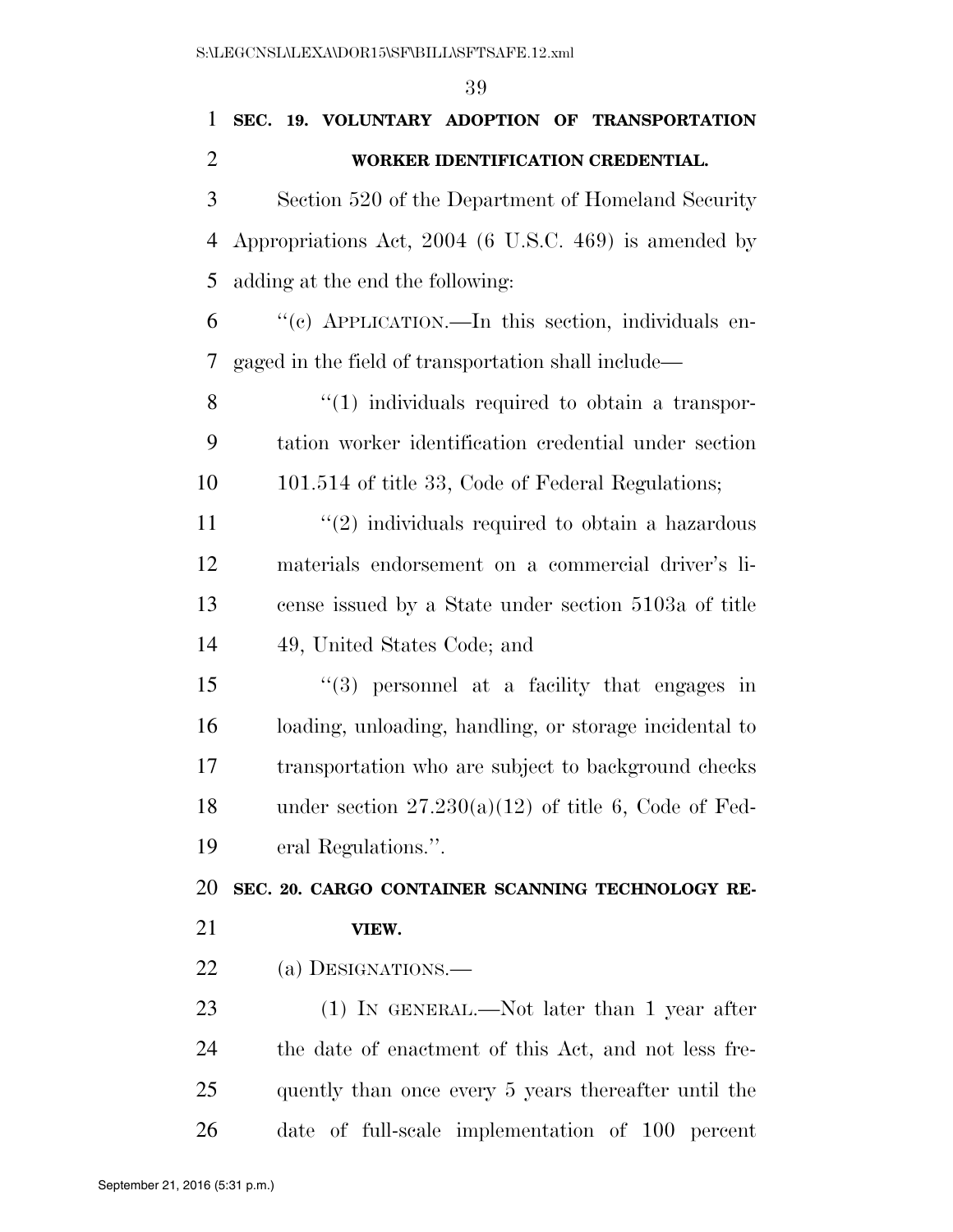| $\mathbf{1}$   | screening of cargo containers and 100 percent scan-    |
|----------------|--------------------------------------------------------|
| $\overline{2}$ | ning of high-risk containers required under section    |
| 3              | 232 of the SAFE Port Act (6 U.S.C. 982), the Sec-      |
| $\overline{4}$ | retary shall solicit proposals for scanning tech-      |
| 5              | nologies, consistent with the standards under sub-     |
| 6              | section $(b)(8)$ of that section, to improve screening |
| 7              | of cargo at domestic ports.                            |
| 8              | (2) EVALUATION.—In soliciting proposals under          |
| 9              | paragraph (1), the Secretary shall establish meas-     |
| 10             | ures to assess the performance of the proposed scan-   |
| 11             | ning technologies, including—                          |
| 12             | (A) the rate of false positives;                       |
| 13             | (B) the delays in processing times; and                |
| 14             | (C) the impact on the supply chain.                    |
| 15             | (b) PILOT PROGRAM.—                                    |
| 16             | (1) ESTABLISHMENT.—The Secretary may es-               |
| 17             | tablish a pilot program to determine the efficacy of   |
| 18             | a scanning technology referred to in subsection (a).   |
| 19             | (2) APPLICATION PROCESS.—In carrying out               |
| 20             | the pilot program under this subsection, the Sec-      |
| 21             | retary shall—                                          |
| 22             | (A) solicit applications from domestic                 |
| 23             | ports; and                                             |
| 24             | (B) select up to 4 domestic ports to par-              |
| 25             | ticipate in the pilot program.                         |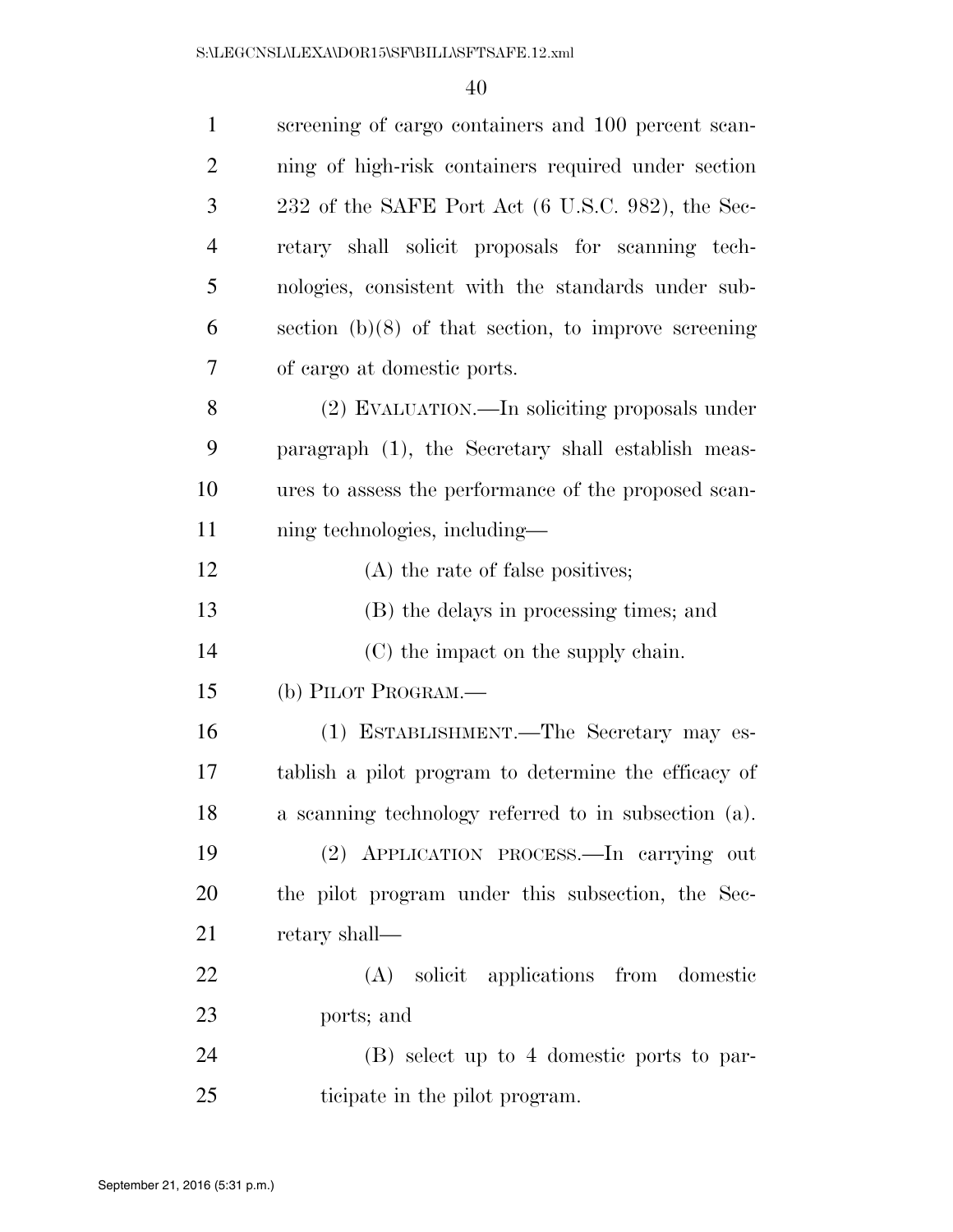| $\mathbf{1}$   | (c) REPORT.—Not later than 1 year after initiating          |
|----------------|-------------------------------------------------------------|
| $\overline{2}$ | a pilot program under subsection (b), the Secretary shall   |
| 3              | submit a report on the pilot program to the Committee       |
| 4              | on Commerce, Science, and Transportation of the Senate      |
| 5              | and the Committee on Homeland Security of the House         |
| 6              | of Representatives that includes—                           |
| 7              | (1) an evaluation of the scanning technologies              |
| 8              | proposed to improve security at domestic ports and          |
| 9              | to meet the full-scale implementation requirement;          |
| 10             | $(2)$ the costs to implement a pilot program;               |
| 11             | (3) the benefits of the proposed scanning tech-             |
| 12             | nologies;                                                   |
| 13             | (4) the impact of the pilot program on the sup-             |
| 14             | ply chain; and                                              |
| 15             | (5) recommendations for implementation of ad-               |
| 16             | vanced cargo scanning technologies at domestic              |
| 17             | ports.                                                      |
| 18             | (d) SHARING PILOT PROGRAM TESTING RESULTS.-                 |
| 19             | The results of the pilot testing of advanced cargo screen-  |
| 20             | ing technologies shall be shared, as appropriate, with gov- |
| 21             | ernment agencies and private stakeholders whose respon-     |
| 22             | sibilities encompass the secure transport of cargo.         |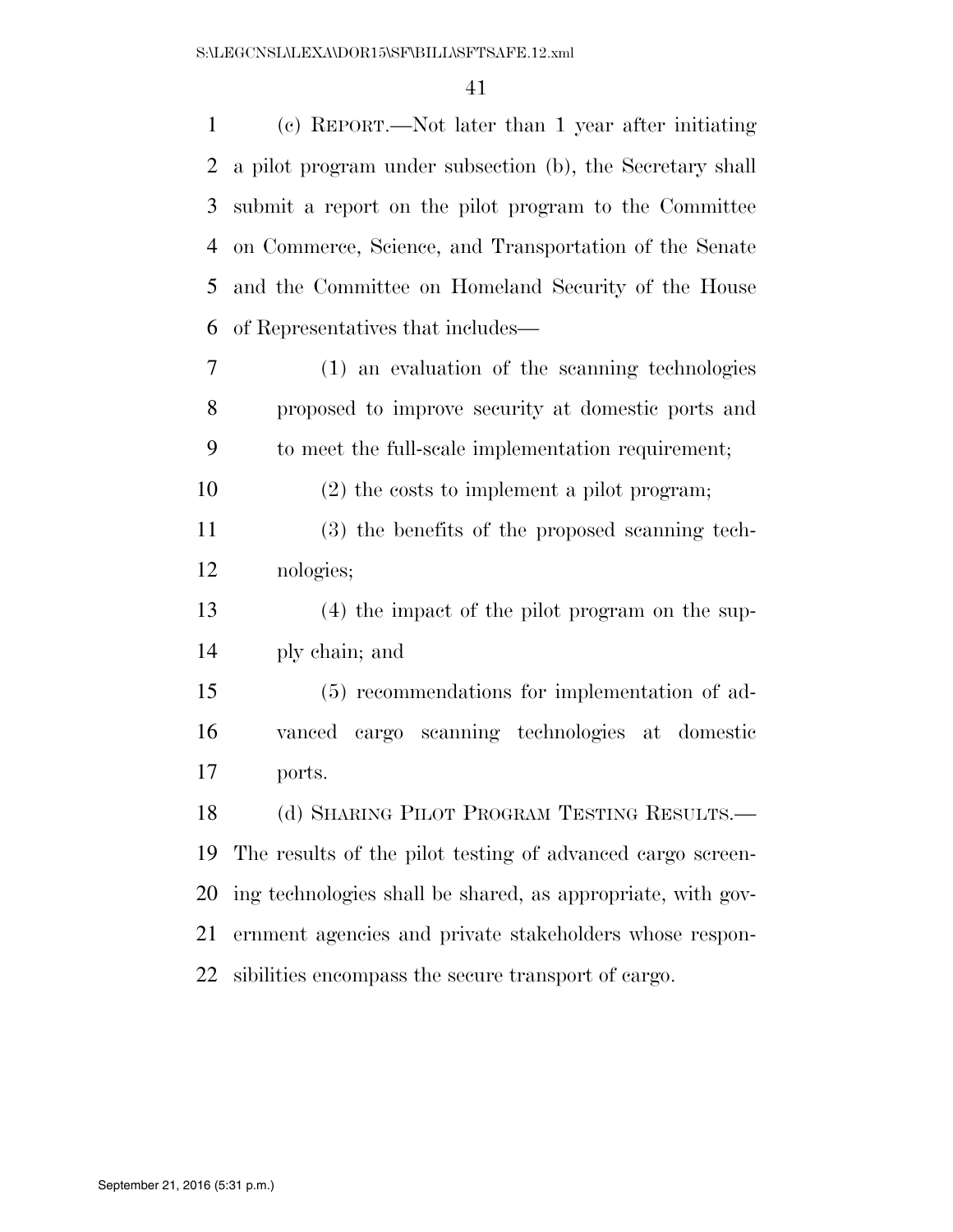# **SEC. 21. BACKGROUND RECORDS CHECKS FOR ISSUANCE OF HAZMAT LICENSES.**

 Section 5103a(d) of title 49, United States Code, is amended by adding at the end the following:

 ''(3) TRANSPORTATION SECURITY CARD.—An individual who holds a valid transportation security card issued by the Secretary of the department in which the Coast Guard is operating under section 70105 of title 46 shall be deemed to have met the background records check required under this sub-section.''.

**SEC. 22. REPEAL OF BIENNIAL REPORTING REQUIREMENT** 

| 13 | FOR THE GOVERNMENT ACCOUNTABILITY            |
|----|----------------------------------------------|
| 14 | <b>OFFICE RELATING TO THE TRANSPORTATION</b> |
| 15 | SECURITY INFORMATION SHARING PLAN.           |

 (a) IN GENERAL.—Section 114 of title 49, United States Code, is amended—

 (1) by redesignating subsections (u), (v), and 19 (w) as subsections (t), (u), and (v), respectively; (2) in subsection (t), as redesignated— 21 (A) in paragraph  $(1)(A)$ , by striking "sub-22 section (t)" and inserting "subsection (s)"; 23 (B) by striking paragraph (7); and

(C) by redesignating paragraphs (8) and

(9) as paragraphs (7) and (8), respectively.

26 (b) TECHNICAL AND CONFORMING AMENDMENTS.—